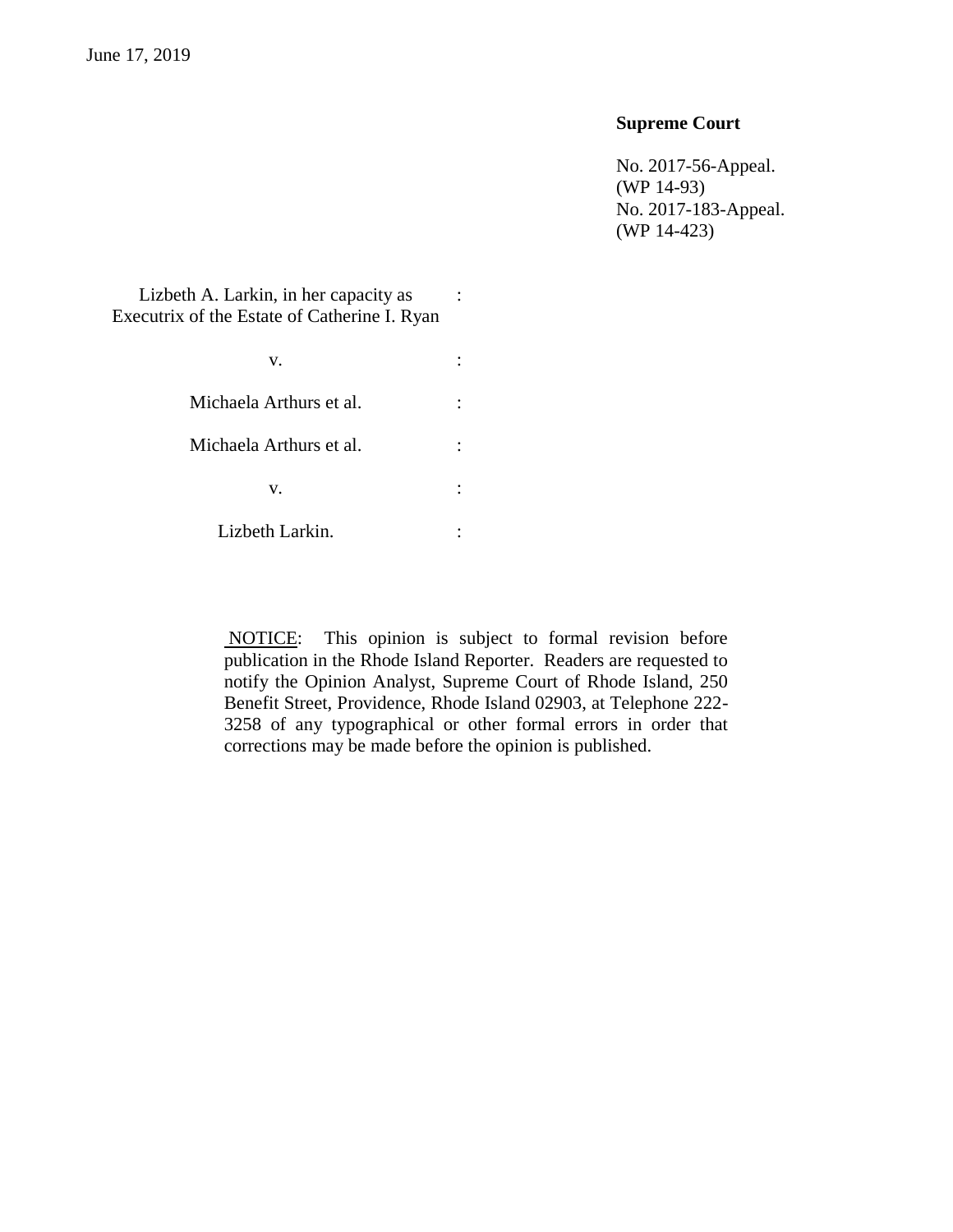# **Supreme Court**

No. 2017-56-Appeal. (WP 14-93) No. 2017-183-Appeal. (WP 14-423) (Concurrence and Dissent begin on Page 17)

Lizbeth A. Larkin, in her capacity as Executrix of the Estate of Catherine I. Ryan :

 $\overline{\phantom{a}}$ 

| V.                      |  |
|-------------------------|--|
| Michaela Arthurs et al. |  |
| Michaela Arthurs et al. |  |
| V.                      |  |
| Lizbeth Larkin.         |  |

Present: Suttell, C.J., Goldberg, Flaherty, Robinson, and Indeglia, JJ.

# **O P I N I O N**

**Justice Robinson, for the Court.** This contentious and regrettable family dispute revolves around the distribution of the assets of the parties' deceased mother, Catherine Ignatia Ryan.<sup>1</sup> Two of Mrs. Ryan's children, Michaela Arthurs and Mark Ryan, appeal from the November 9, 2016 final judgments in two Washington County Superior Court actions that were treated in a consolidated manner in that court and are likewise being reviewed by us in a consolidated manner. Before us are the Superior Court's rulings with respect to the substance of

<sup>&</sup>lt;sup>1</sup> The four children of Catherine Ryan are: Michaela Arthurs, Mark Ryan, Lizbeth Larkin, and Lisa Ryan. We shall hereinafter sometimes refer to the members of the Ryan family by their first names. We do so for the sake of clarity, and we intend no disrespect.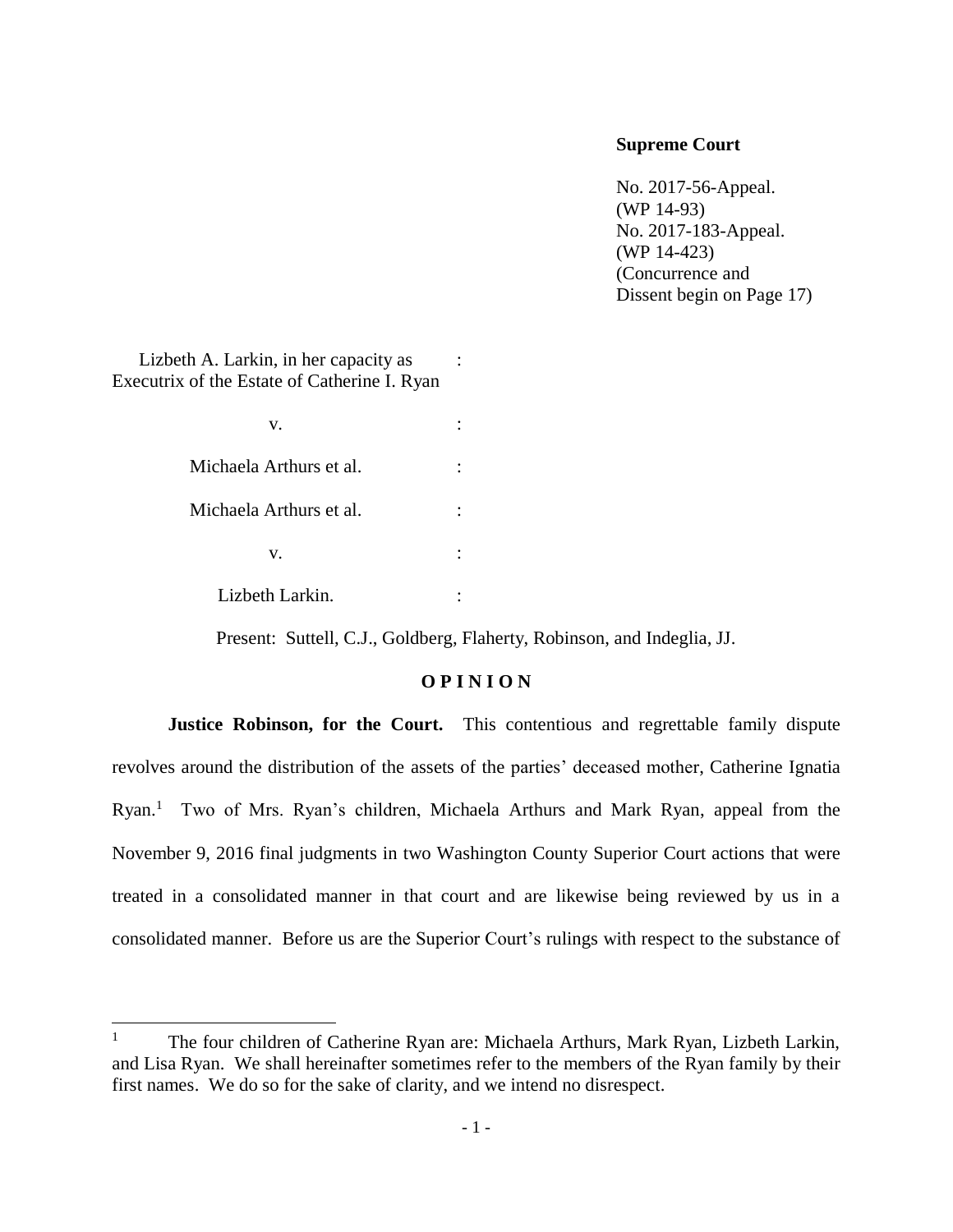two orders of the Probate Court of the Town of South Kingstown. 2 Those rulings of the Superior Court provided that: (1) as to two specific bank accounts at BankNewport, those accounts were not estate assets and should be distributed pursuant to paragraph three of Catherine's will—*i.e.*, one should be distributed to Lisa and the other to Lizbeth rather than being divided equally among all four of Catherine's children; and (2) there was no basis to remove Lizbeth as executrix of Catherine's estate. Michaela and Mark timely appealed both judgments of the Superior Court to this Court.

For the reasons set forth in this opinion, we affirm both judgments of the Superior Court.

# **I**

#### **Facts and Travel**

It is undisputed that Catherine died on January 14, 2013. It is also undisputed that, at some point in 2012 after having sold her house, Catherine deposited the proceeds of the sale into an account at Washington Trust (the proceeds account). It is undisputed that Catherine then drew upon the proceeds account by having two checks issued in her name in the amount of \$50,000 each. The parties further agree that, in October of 2012, those checks were deposited into two bank accounts at BankNewport, into each of which was deposited \$50,000. The first account indicates that its owners are "Catherine I. Ryan or Lizbeth Larkin." The second account indicates that its owners are "Catherine I. Ryan or Lisa A. Ryan." Neither account was specifically identified as being a joint account with right of survivorship (nor did either account contain any indication to the contrary).

l

<sup>&</sup>lt;sup>2</sup> The first appeal from the Probate Court was brought by Lizbeth (in her capacity as executrix of her mother's estate) in the Superior Court; it was assigned case No. WP-2014-0093, and it will hereinafter sometimes be referred to as "the distribution controversy." The second appeal from the Probate Court was brought in the Superior Court by Michaela and Mark; it was assigned case No. WP-2014-0423, and it will hereinafter sometimes be referred to as "the removal controversy."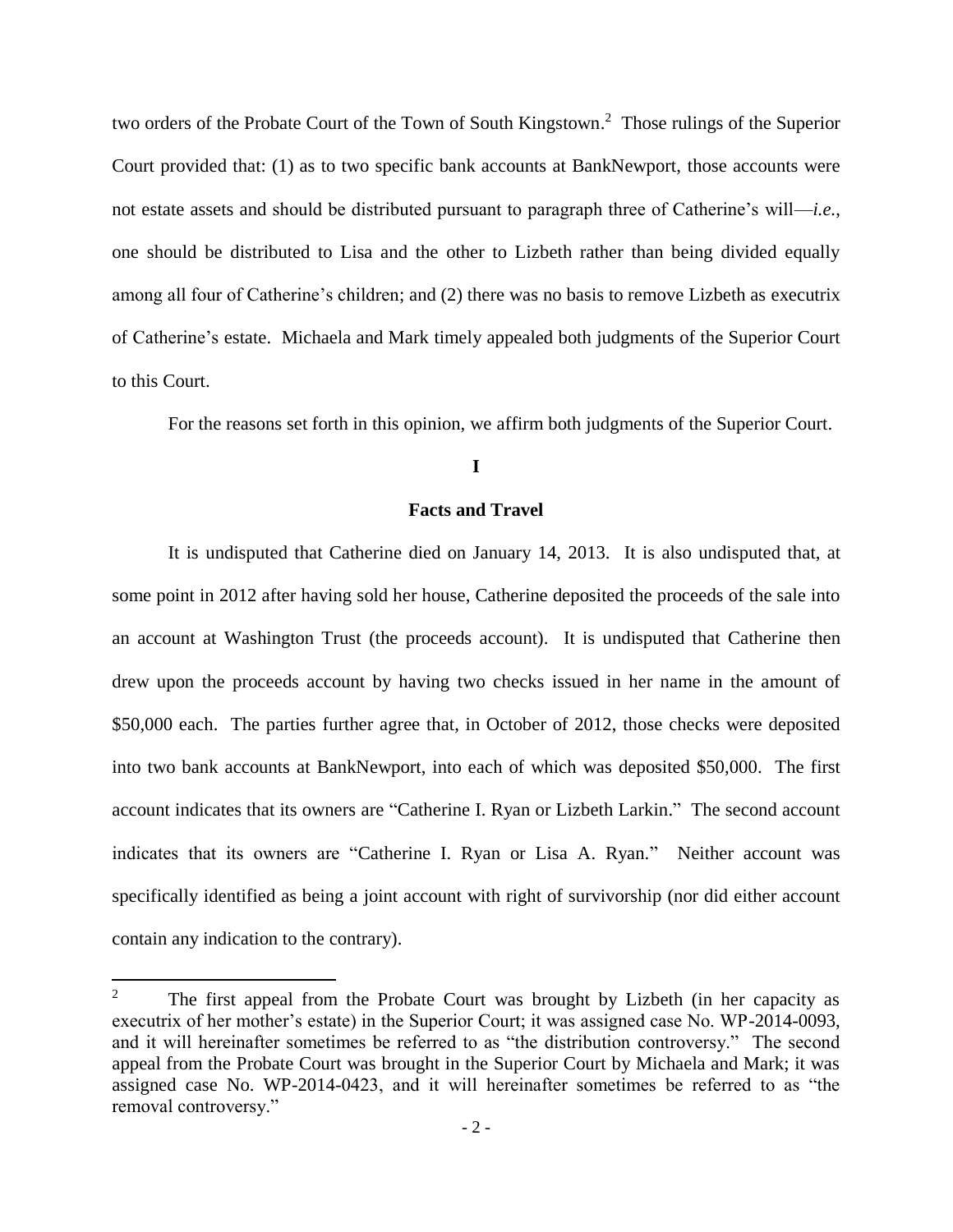In early February of 2013, Lizbeth filed in the Probate Court a petition to probate Catherine's last will and testament. (Catherine's will had named Lizbeth as executrix.) When Lizbeth filed the universal inventory with the Probate Court, she did not make reference therein to the two BankNewport accounts.<sup>3</sup> Michaela and Mark then proceeded to file an objection to the inventory, contending that the two BankNewport accounts should have been included.

On July 25, 2013, the probate judge ordered Lizbeth to amend the inventory by including therein the two BankNewport accounts. Lizbeth did not appeal that order to the Superior Court, and she amended the inventory. Several months later, on February 5, 2014, the probate judge issued another order, which provided that the two accounts were part of what he termed as the "general inventory" of the estate. He then determined that the proceeds from those accounts should be distributed under paragraph six of Catherine's will, pursuant to which they would be distributed "in equal shares" among the four siblings. Lizbeth timely appealed the latter order to the Superior Court.

On March 19, 2014, Michaela and Mark filed what was titled a "renewed motion" in the Probate Court seeking to remove Lizbeth as executrix. On June 17, 2014, the probate judge issued an order denying that motion. Michaela and Mark then timely appealed that order to the Superior Court.

The two appeals from the Probate Court were consolidated, and a trial was held in the Superior Court on November 30, 2015. At the trial, Lizbeth testified that, in October of 2012, Catherine had been informed by her doctors "that she only had a matter of months to live." Lizbeth further testified that, on October 16, 2012, a few days after receiving what Catherine

<sup>3</sup> It appears from the record that, at some point during the probate proceedings, the funds from the two BankNewport accounts were deposited into an account or accounts at Washington Trust. However, for ease of reference we refer to the disputed accounts as "the two BankNewport accounts."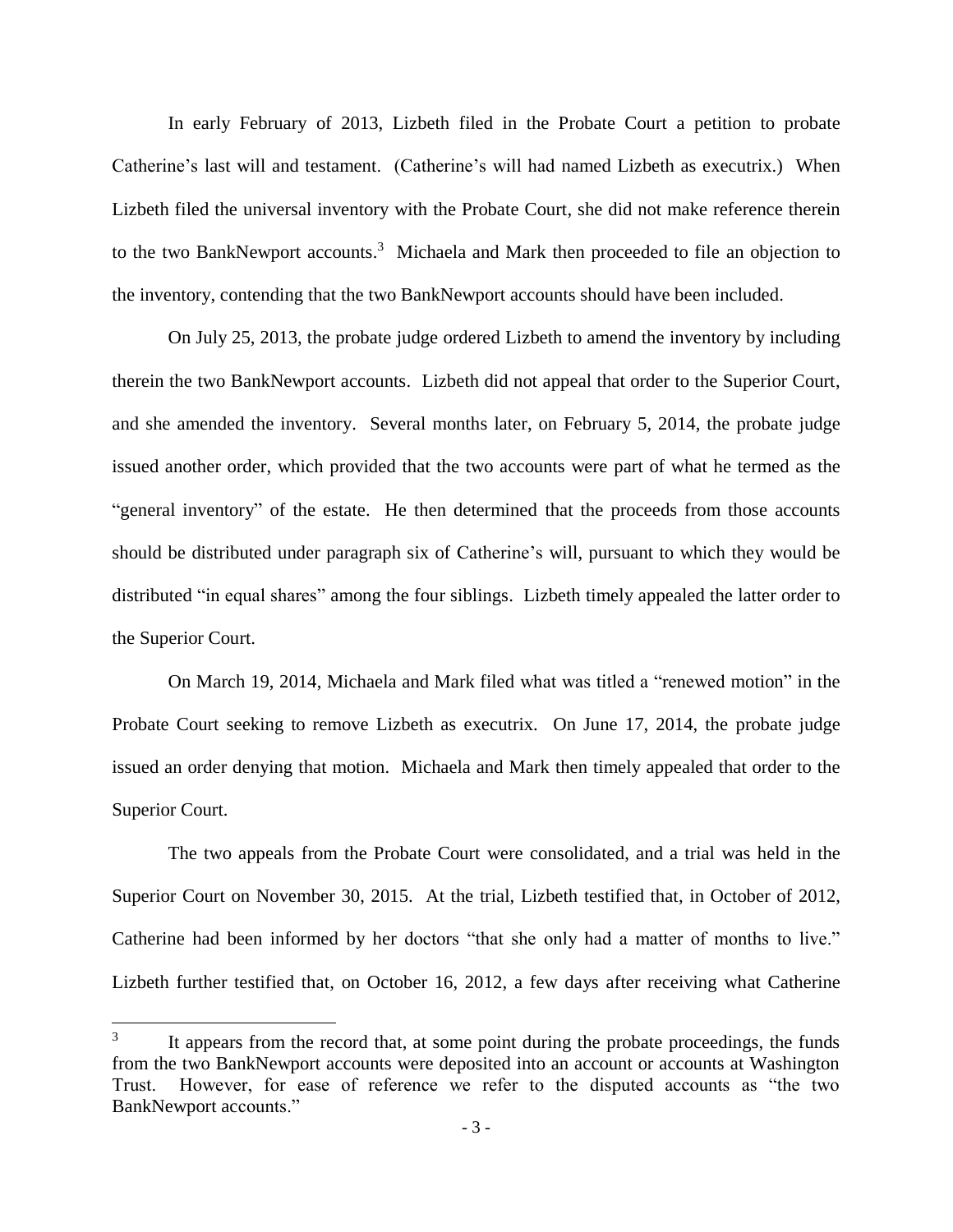referred to as her "death sentence," Catherine requested Lizbeth to drive her to an office of Washington Trust. It was Lizbeth's testimony that, at Washington Trust, Catherine asked that two \$50,000 bank checks be made out to her from her account at that bank with the balance to remain in a Washington Trust account in her name. Lizbeth testified that, upon leaving Washington Trust, Catherine stated that the funds left in the Washington Trust account after the withdrawal of the two \$50,000 checks "would be her probate." Lizbeth said that her mother then asked to be taken to an office of BankNewport and to have Lisa meet them there.

Lizbeth further testified that Lisa did meet them at BankNewport and that Catherine told a bank representative that she wanted to open one account for Lisa and another account for Lizbeth. Into each of those two accounts Catherine deposited one of the \$50,000 Washington Trust checks. It was Lizbeth's further testimony that Catherine told her that "the probate was set up  $***$  and whatever was left [was] to be divided by four  $***$ ."

Lisa also testified at trial. She stated that, at the time of the opening of the BankNewport accounts, Catherine told her that she wanted one of the accounts to belong to Lizbeth and one to Lisa.

There were several joint exhibits admitted into evidence at trial, including: Catherine's will; the deposition testimony of Lisa Sellar, a "retail banking administrator" in the employ of BankNewport; the deposition testimony of Paul Ragosta, the attorney who had advised Catherine concerning her will and drafted the will at issue; and a letter from Lizbeth to Michaela relative to Catherine's estate. Pertinent portions of those exhibits will be discussed hereinafter.

Several months later, on August 31, 2016, the trial justice issued a bench decision. He first addressed and then rejected the arguments of Michaela and Mark to the effect that the appeal should be rejected on "law of the case," *res judicata*, or "jurisdictional" grounds. He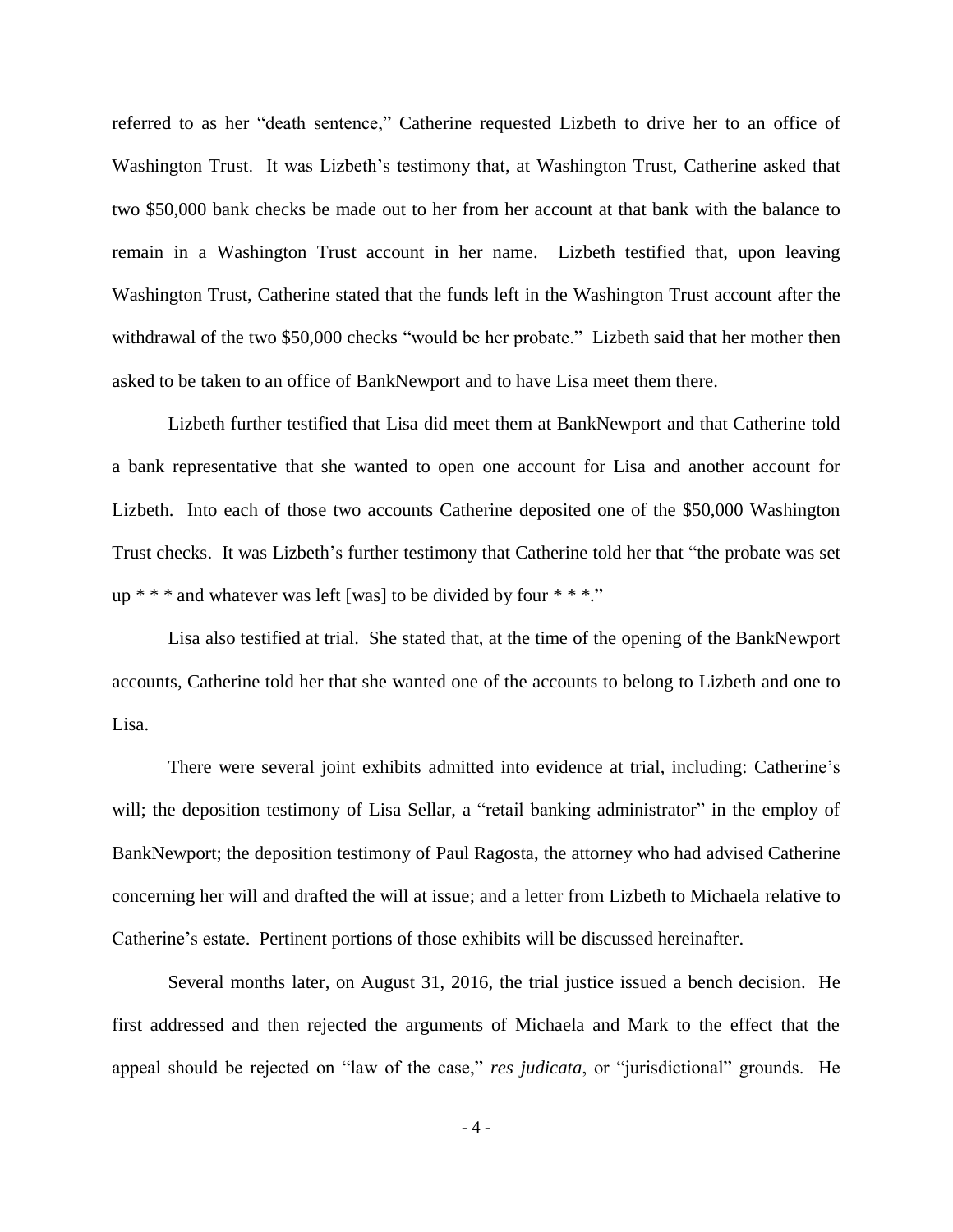proceeded to hold that, after considering the principles set forth in this Court's opinion in the case of *Robinson v. Delfino*, 710 A.2d 154 (R.I. 1998), 4 the absence of a designation on the two BankNewport accounts relative to the survivorship issue was, in his words, "the product of a mistake by the bank  $* * *$ .<sup>5</sup> He further determined that that mistake allowed for the examination of extrinsic evidence as to Catherine's intent because "the Court can't go simply on the face of these two accounts  $***$ ." He then found that "the two accounts, although on their face [they] do not contain a designation of a right of survivorship \* \* \* were accounts that were created with the right of survivorship." The trial justice proceeded to hold that the two BankNewport accounts "should be distributed pursuant to the terms of paragraph 3 of the will \* \* \*." Accordingly, he concluded that each of the two BankNewport accounts should be distributed to Lisa and Lizbeth respectively as surviving owners and should not be divided among all four siblings equally pursuant to paragraph six of the will.

With respect to the second issue before him, the trial justice affirmed the Probate Court's decision not to remove Lizbeth as executrix because he found that there was no "ill or improper intent" on the part of Lizbeth and because he determined that she "appears to have been acting in accordance with what she understood her mother's wishes to be \* \* \*."

<sup>4</sup> Significantly, in the portion of his bench decision dealing with the holding in *Robinson v. Delfino*, 710 A.2d 154 (R.I. 1998), the trial justice quoted the basic rules set forth in that case relative to the survivorship issue in the context of joint accounts including the following important proviso: "[I]f a joint bank account does not provide for survivorship rights, that absence will be conclusive evidence of an intent not to transfer any right of ownership to the survivor, *absent evidence of mistake or fraud*." *Robinson*, 710 A.2d at 161 (emphasis added).

<sup>5</sup> We describe in fuller detail in Part IV.A.3, *infra*, the factual findings and the credibility determinations that constitute the basis for the trial justice's conclusion that the absence of a designation as to the right of survivorship *vel non* was "the product of a mistake by the bank  $* * * "$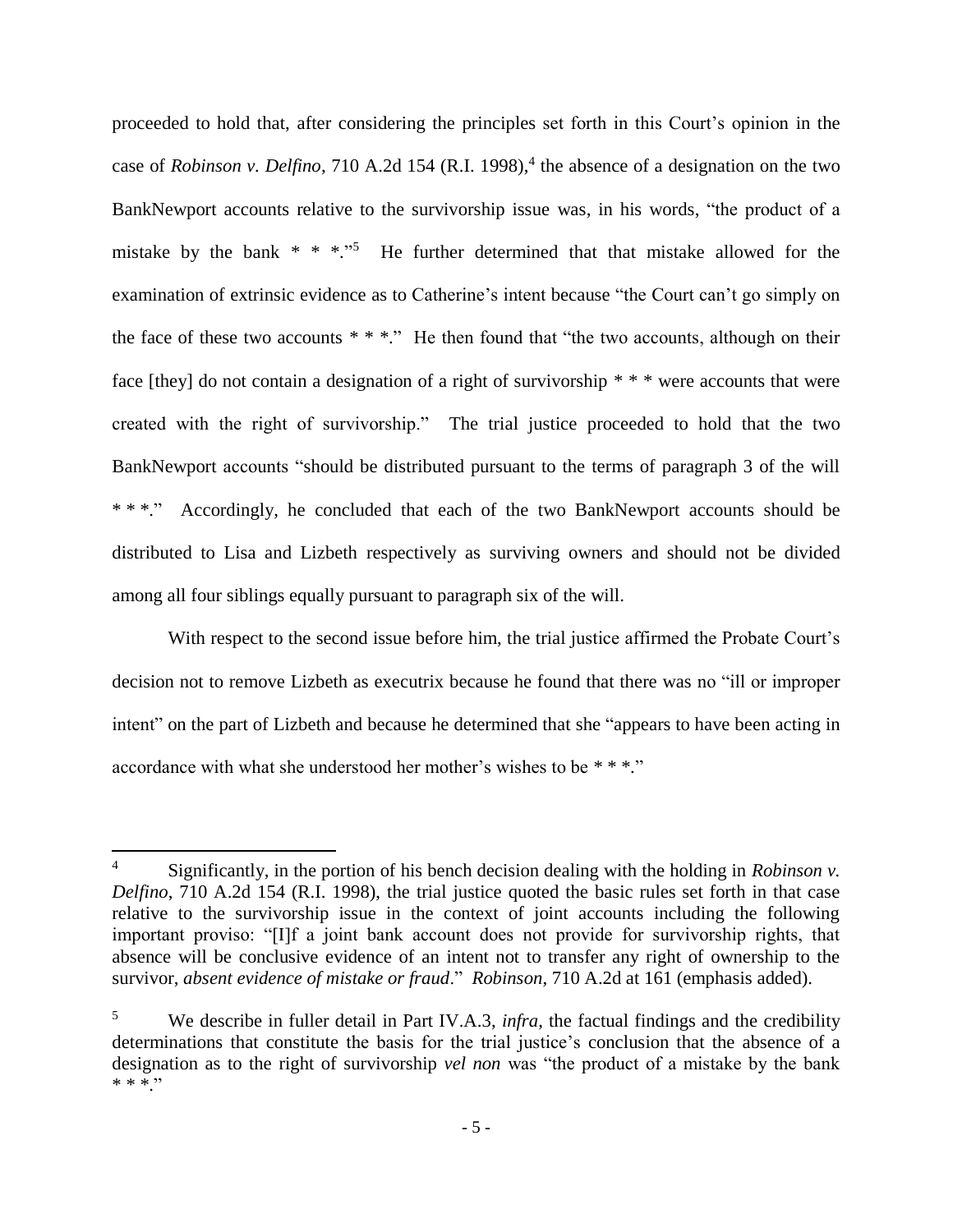Subsequently, on October 18, 2016, the Superior Court justice issued an order in the consolidated appeals. That order provided that the two accounts should be distributed to Lizbeth and Lisa and that there was no basis to remove Lizbeth as executrix; final judgments to that effect were entered for Lizbeth in the two cases on November 9, 2016.<sup>6</sup> Michaela and Mark appealed those final judgments to this Court.

#### **II**

## **Standards of Review**

It is well established that a probate appeal to the Superior Court "is *de novo* in nature \* \* \*." *Lett v. Giuliano*, 35 A.3d 870, 876 (R.I. 2012); *see* G.L. 1956 § 33-23-1(b) ("An appeal under this chapter is not an appeal on error but is to be heard de novo in the superior court.").

It is a fundamental principle of our appellate jurisprudence that "the factual findings of a trial justice sitting without a jury are accorded great weight and will not be disturbed unless the record shows that the findings clearly are wrong or the trial justice overlooked or misconceived material evidence." *In re Estate of Ross*, 131 A.3d 158, 166 (R.I. 2016) (internal quotation marks omitted); *see B.S. International Ltd. v. JMAM, LLC*, 13 A.3d 1057, 1062 (R.I. 2011); *Bielecki v. Boissel*, 715 A.2d 571, 575 (R.I. 1998). If, in our review of the record, "it becomes clear to us that the record indicates that competent evidence supports the trial justice's findings, we shall not substitute our view of the evidence for [that of the trial justice] even though a

<sup>&</sup>lt;sup>6</sup> For the sake of clarity, we think it helpful to quote the Superior Court's judgment with respect to the distribution controversy:

<sup>&</sup>quot;The two bank accounts \* \* \* which are the subject matter of this litigation, in the name of the decedent Catherine Ryan and Lisa Ryan and the decedent Catherine Ryan and Lizbeth Larkin are not estate assets and should be distributed pursuant to the terms of Paragraph 3 of the Will to the survivors, namely Lisa Ryan and Lizbeth Larkin<sup>"</sup>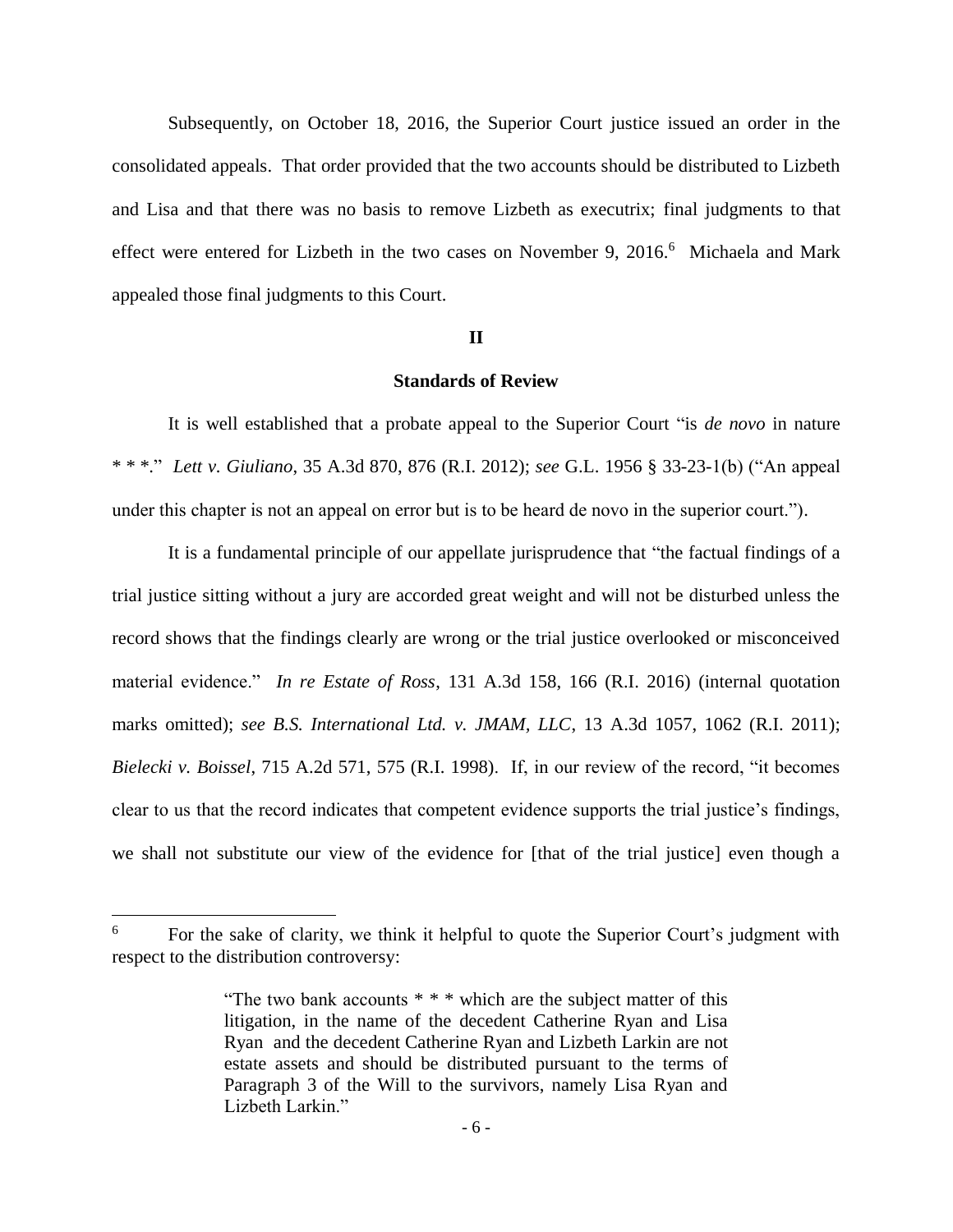contrary conclusion could have been reached." *In re Estate of Ross*, 131 A.3d at 166 (internal quotation marks omitted).

Similarly, "[w]e accord great weight to a trial justice's determinations of credibility, which, inherently, are the functions of the trial court and not the functions of the appellate court." *JPL Livery Services, Inc. v. Rhode Island Department of Administration*, 88 A.3d 1134, 1142 (R.I. 2014) (internal quotation marks omitted); *see Rodriques v. Santos*, 466 A.2d 306, 309 (R.I. 1983) ("On appeal we do not consider arguments that certain evidence is more credible than other evidence. That is a function of the trial court.").

Additionally, it should be borne in mind that, "[w]hen interpreting the language of a will, \* \* \* we proceed on a *de novo* basis, just as we do when we interpret the language in contracts." *Lazarus v. Sherman*, 10 A.3d 456, 462 (R.I. 2011) (internal quotation marks omitted). "This Court's primary objective when construing language in a will or trust is to ascertain and effectuate the intent of the testator or settlor as long as that intent is not contrary to law." *Steinhof v. Murphy*, 991 A.2d 1028, 1033 (R.I. 2010) (internal quotation marks omitted).

#### **III**

#### **Issues on Appeal**

On appeal, Michaela and Mark contend, with respect to the distribution controversy, that the trial justice: (1) acted without jurisdiction to review an "unappealed" order of the Probate Court; (2) improperly allowed hearsay testimony at trial; (3) erroneously determined that there had been a mistake regarding the opening of the two BankNewport accounts; (4) erred in his ruling relative to the distribution of the two BankNewport accounts; and (5) improperly considered extrinsic evidence when interpreting the will. As for the removal controversy,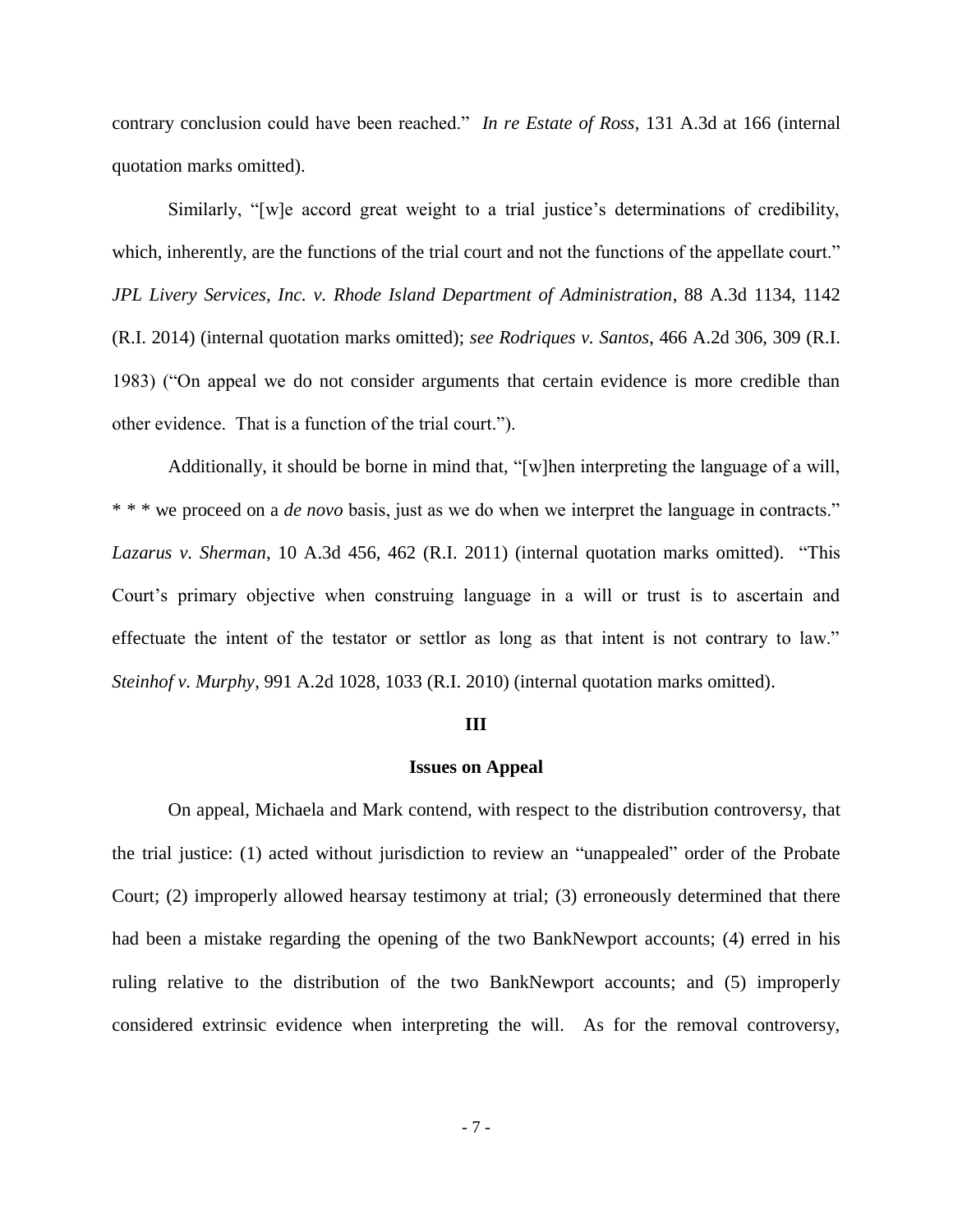Michaela and Mark contend that the trial justice erroneously affirmed the Probate Court's denial of their motion to remove Lizbeth as executrix.

# **IV**

# **Analysis**

# **A**

# **The Distribution Controversy**

#### **1. The Alleged Lack of Jurisdiction**

Michaela and Mark argue at the outset that, because Lizbeth did not appeal the July 25, 2013 Probate Court order directing her to amend the universal inventory so as to include the two BankNewport accounts, "the Superior Court lacked jurisdiction" to consider the question of whether those accounts included a right of survivorship. However, after careful deliberation, we find that argument to be unavailing. We find ourselves to be wholly in agreement with the trial justice's specific determination that the question of whether the accounts were joint with right of survivorship "was not finally adjudicated *until February 5th, 2014*" and that, therefore, that issue was properly before the Superior Court in view of the fact that Lizbeth did timely appeal the February 5, 2014 order.<sup>7</sup> (Emphasis added.)

 $7\degree$  The trenchant analysis by the trial justice relative to this threshold issue deserves to be quoted *in extenso*:

<sup>&</sup>quot;It also appears from the order of February 5th, 2014 that the issue may have only been partially resolved by the Probate Court but that it was a two-part analysis. It was an analysis of whether to put it in the inventory, and then once it was in the inventory how it was to be addressed pursuant to the will. And if there were an appeal to have been taken prior to that, then it would have been a piece-meal process which would have either bounced back to the Probate Court or not bounced back to the Probate Court.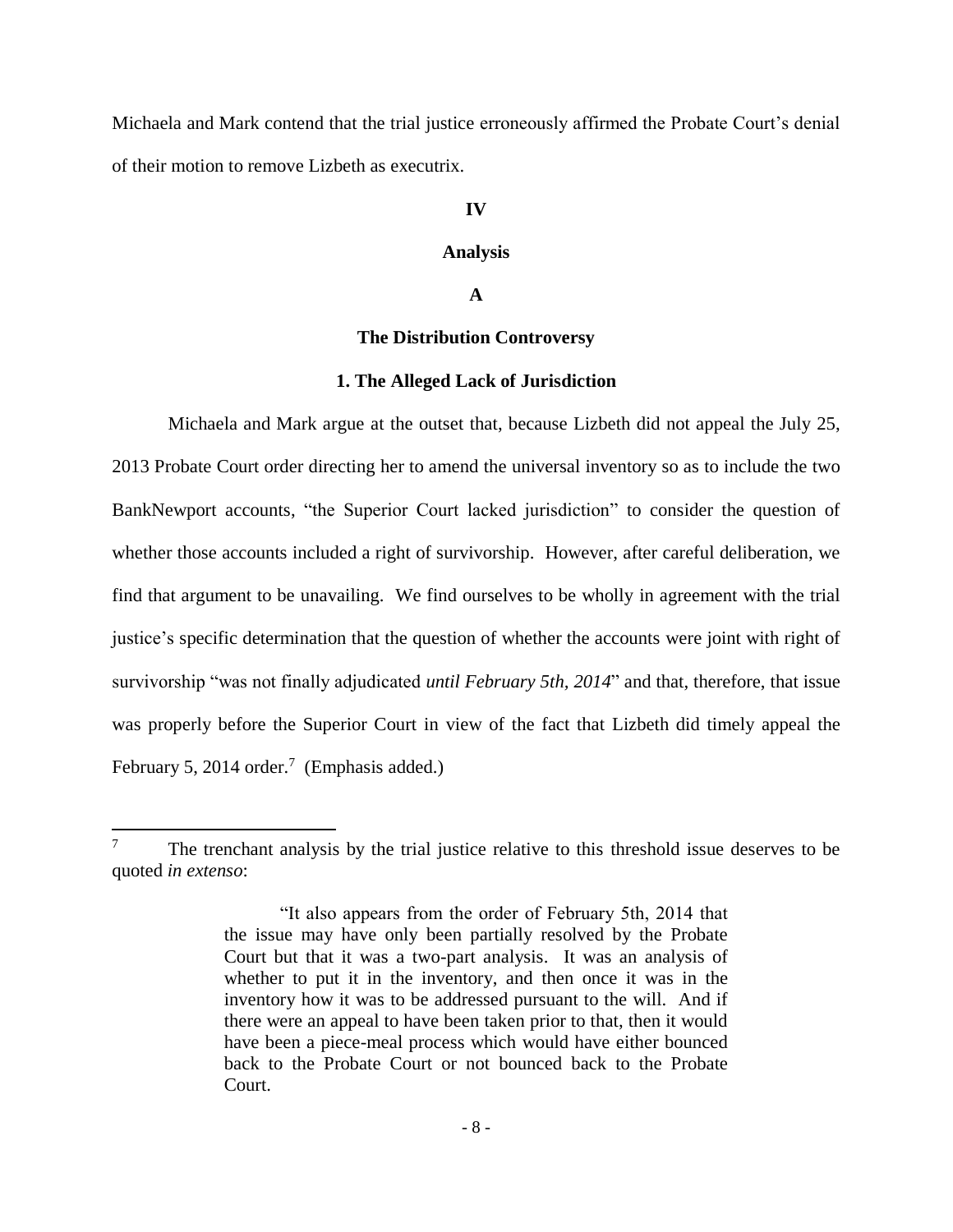The first order (issued on July 25, 2013) made no definitive ruling as to the nature of the accounts; it was in actuality no more than a pragmatic and ministerial determination by the probate judge to the effect that it would be best to gather all potential estate assets under one roof until such time as he had occasion to grapple with the challenging legal issue of distribution. The order regarding the BankNewport accounts simply gathered Catherine's assets together so that an orderly administration could take place—as eventually happened; it was in the nature of "housekeeping" and was not amenable to review by a justice of the Superior Court. It was only the second order (issued on February 5, 2014) that substantively addressed the distribution controversy. The probate judge in the second order stated that the matter was "presented for resolution," and he ordered that the proceeds of the accounts "be disbursed in keeping with Paragraph Sixth of the will," with which ruling Lizbeth took issue by appealing to the Superior Court.

It is our view that an appeal to the Superior Court at the time of the issuance of the first order was certainly not required. Actually, an appeal at that time would have had absolutely no meaningful effect because the vitally important legal issue concerning the distribution of Catherine's assets under the will had not yet been decided. In other words, at that point in time

<sup>&</sup>quot;So under the circumstances of this case, the Court does find that to the extent that there was a ruling made by the Probate Court in July of 2013 to place the accounts in the inventory, *it was not finally adjudicated until February 5th, 2014*, where the Court at that time made, again, specific reference in its order to the *Robinson vs. DelFino* [*sic*] case and made a determination that it did make." (Emphasis added.)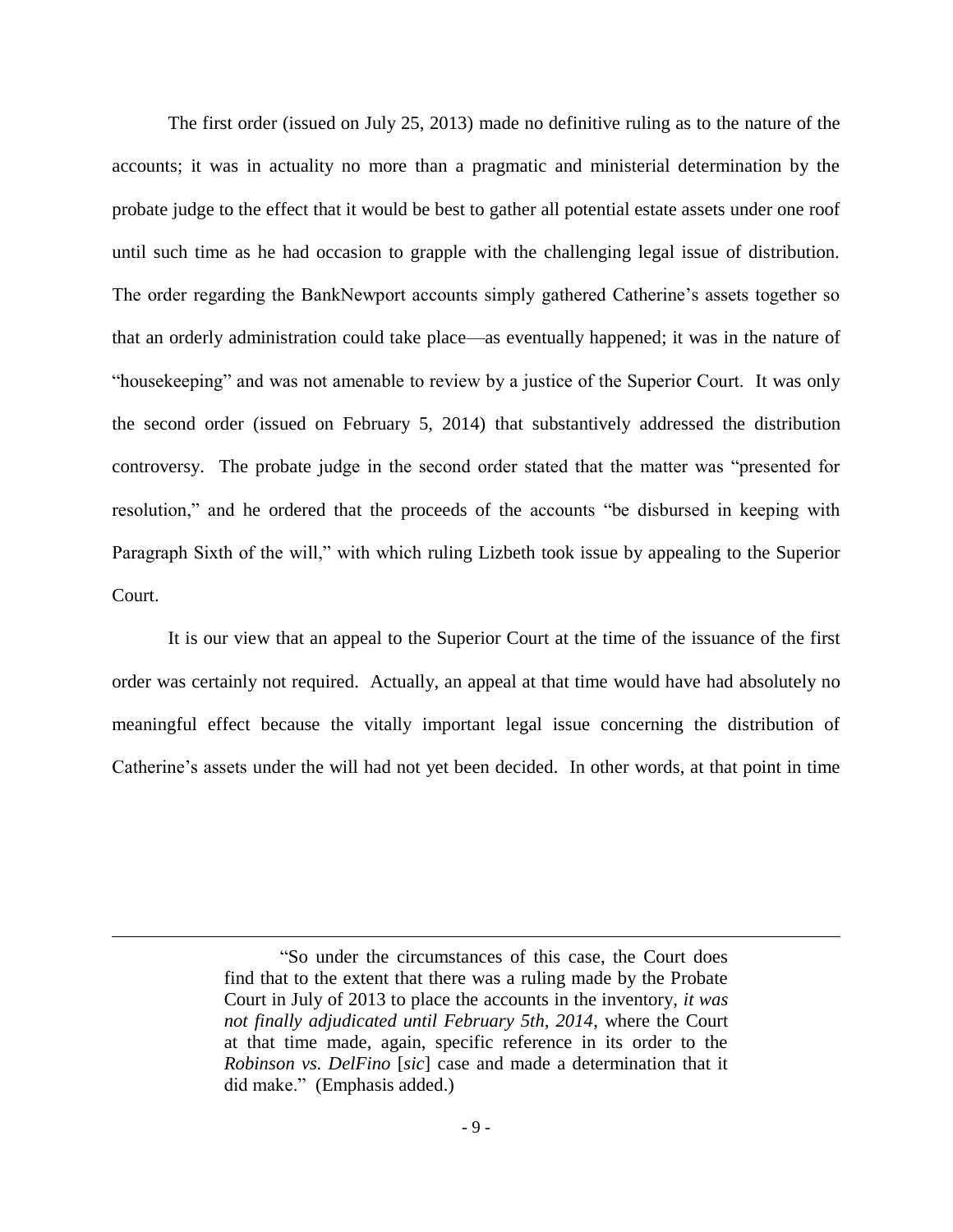(July 25, 2013), an appeal would have been a vain  $act<sup>8</sup>$  because it would have failed to present a sufficiently developed issue for the Superior Court to review.

For these reasons, we are unpersuaded by the jurisdictional argument presented by Michaela and Mark.

# **2. The Hearsay Issue**

Michaela and Mark have also argued that the trial justice erred in "allow[ing] the introduction of voluminous hearsay testimony." The testimony with which they take issue and which was objected to at trial is Lizbeth's recounting of conversations with her mother shortly before the latter's death. The contested statements by Catherine were purportedly made at the time of the opening of the bank accounts, and we have adequately summarized those statements in the Facts and Travel section of this opinion. The statements attributed to Catherine were objected to on hearsay grounds, but the trial justice overruled those objections without articulating his reason for so ruling.<sup>9</sup>

We need not resolve in this case that particular evidentiary issue because it is our view that, even if the statements purportedly made by Catherine were erroneously admitted into evidence, such an evidentiary error in the context of the bench trial under review would constitute harmless error and would not be a basis for reversal. *See Now Courier, LLC v. Better* 

l

<sup>8</sup> *See Guilford v. Mason*, 22 R.I. 422, 430, 48 A. 386, 388 (1901) (recognizing "[t]he maxim that the law does not compel one to do vain or useless things"); *cf. El Dia, Inc. v. Hernandez Colon*, 963 F.2d 488, 498 (1st Cir. 1992) ("[E]quity will not require a useless thing, or insist upon an idle formality.") (quoting *Stewart v. United States*, 327 F.2d 201, 203 (10th Cir. 1964)).

<sup>9</sup> "Whether evidence falls within an exception to the hearsay rule is a question that is addressed to the sound discretion of the trial justice." *Martin v. Lawrence*, 79 A.3d 1275, 1281 (R.I. 2013). As such, "this Court will not disturb a ruling in that respect unless it is clearly erroneous." *Id.*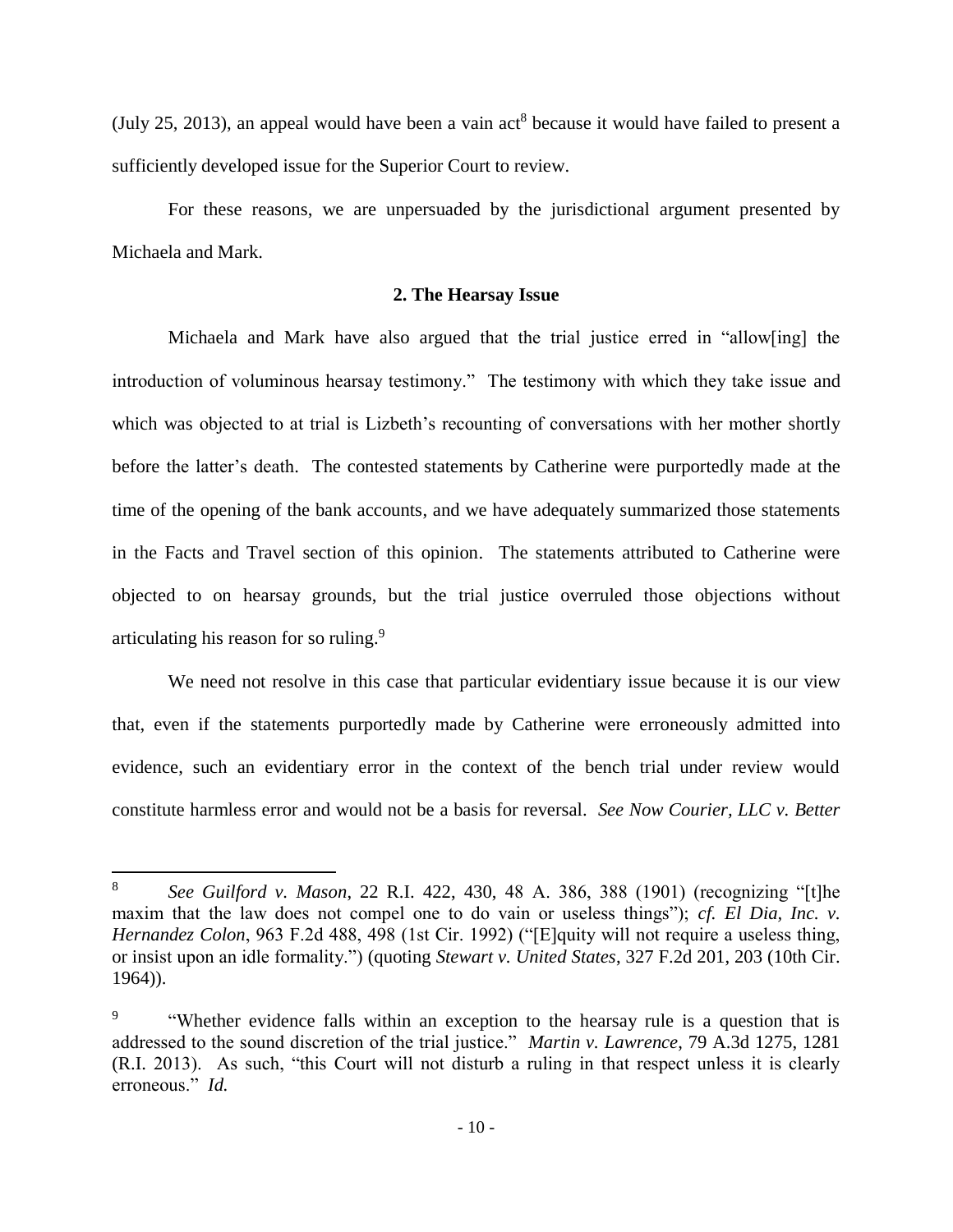*Carrier Corp.*, 965 A.2d 429, 435 (R.I. 2009) (noting that this Court has previously held that "the admission of hearsay is harmless when the record demonstrates that it is merely cumulative of proper evidence"); *see also Flanagan v. Wesselhoeft*, 765 A.2d 1203, 1211 (R.I. 2001); *Nugent v. City of East Providence*, 103 R.I. 518, 528, 238 A.2d 758, 764 (1968) ("It is well settled that such [inadmissible] evidence is prejudicial only when it reasonably appears that the irrelevant evidence so influenced the judgment of the trial justice as to have caused him to rest his decision in whole or substantial part on that evidence."); *see generally Bradley v. Sugarbaker*, 891 F.3d 29, 37 (1st Cir. 2018).

Completely apart from the statements purportedly made by Catherine that are challenged as being inadmissible hearsay, there was other, rock solid evidence in the record to support the trial justice's finding of mistake—namely, the crucial, unrebutted deposition testimony of Lisa Sellar,<sup>11</sup> the Retail Banking Administrator from BankNewport who testified as to its being the policy of BankNewport to open joint accounts "only" if they are of the right-of-survivorship variety. What is more, the testimony of Ms. Sellar was buttressed by the deposition testimony of Attorney Paul Ragosta, who testified as to the legal advice that he had provided to Catherine regarding "the distinction between probate assets and nonprobate assets."

For these reasons, we perceive no basis for reversing the trial justice on evidentiary grounds, even conceding *arguendo* that he erred with respect to the hearsay issue.

 $\overline{a}$ 

 $11$  It should be noted that, unlike what might be contended as to the motivation of Lizbeth and Lisa, there is absolutely no basis in the record for concluding that Ms. Sellar was anything more than a completely disinterested and qualified witness—a bank administrator testifying as to her bank's consistent policy. To employ a graphic but cogent metaphor, Ms. Sellar had no dog in the fight.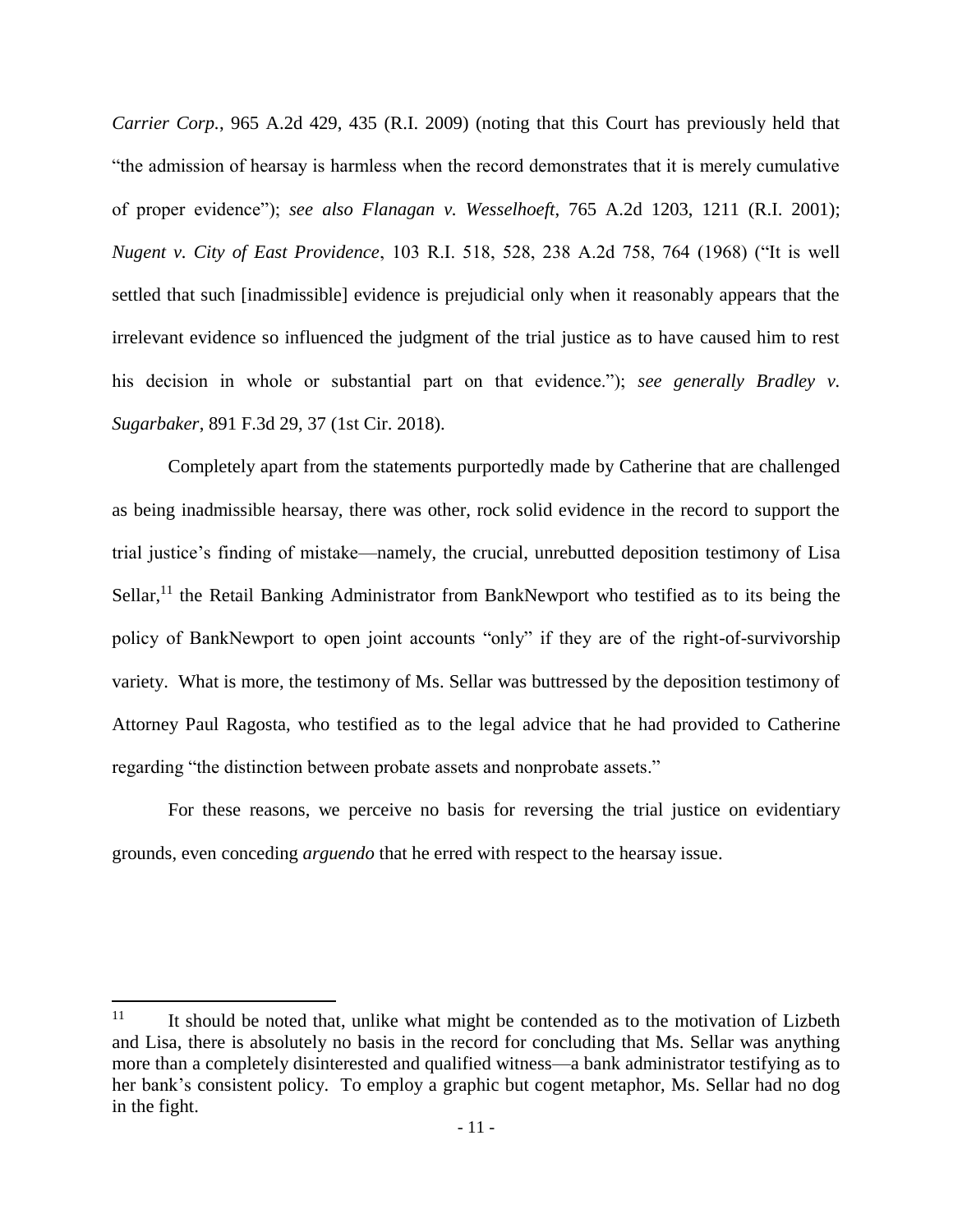#### **3. The Trial Justice's Finding of Mistake**

Michaela and Mark next argue that the trial justice erred with respect to the issue of "mistake." (It will be recalled that the trial justice found that the fact that the boxes on the BankNewport joint account cards that indicate whether or not a joint account is with right of survivorship were left blank was "the product of a mistake by the bank," and that, therefore, the exception for "mistake" that was expressly established by this Court in *Robinson v. Delfino*, 710 A.2d 154 (R.I. 1998), was applicable. *See Robinson*, 710 A.2d at 161; *see also* footnote 4, *supra*.)

It is important to bear in mind that, in *Robinson*, this Court set forth the following principle that is applicable to the analysis of joint accounts that on their face are not explicit as to right of survivorship: "[I]f a joint bank account does not provide for survivorship rights, that absence will be conclusive evidence of an intent not to transfer any right of ownership to the survivor, *absent evidence of mistake* or fraud." *Robinson*, 710 A.2d at 161 (emphasis added). Even though the evident goal of the Court in *Robinson* was to create a presumption as to there being no survivorship rights unless the joint account so indicates, the Court in that case expressly allowed for that presumption being rebutted by "evidence of mistake." *Id.*

Having explicitly noted the exception in *Robinson* for "mistake," the trial justice first observed that "clearly, the bank accounts don't have any of the boxes [as to survivorship *vel non*] checked." Given the applicability of the *Robinson* exception for mistake, the trial justice was free to look to extrinsic evidence in order to determine whether Catherine intended that the two joint accounts at BankNewport be considered to be joint accounts *with* right of survivorship. He then proceeded to consider the deposition testimony of Lisa Sellar, an employee of BankNewport whose title was Retail Bank Administrator. In that deposition, Ms. Sellar testified that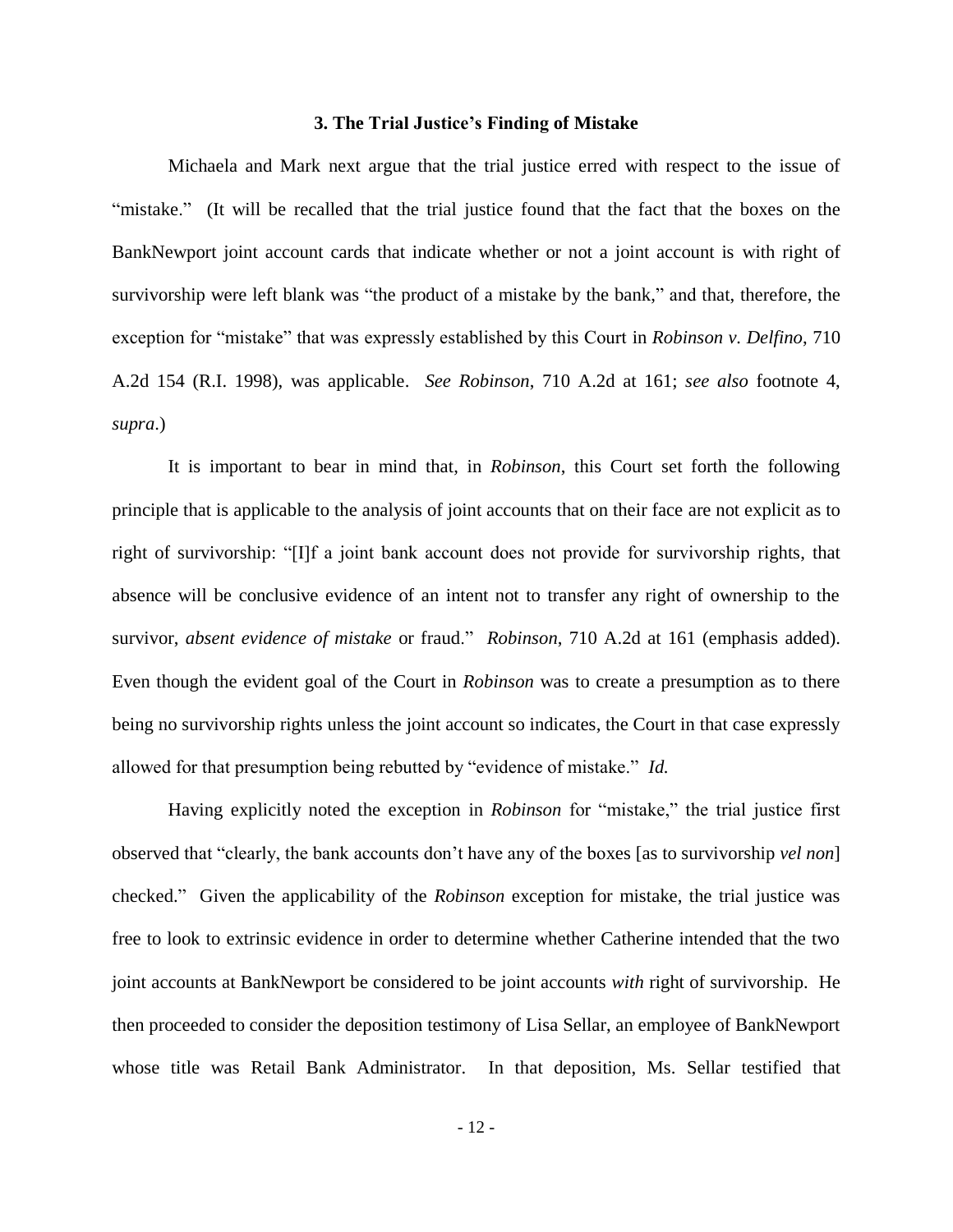BankNewport "open[s] joint accounts with rights of survivorship only."<sup>12</sup> The trial justice also considered the deposition of Paul Ragosta, the attorney who had assisted Catherine in connection with the will at issue. He noted that Attorney Ragosta "testified that [Catherine] was aware of the distinction that paragraph 3 [of her will] would essentially be assets that were not part of the probate estate and that paragraph 6 would be assets that were part of the probate estate."<sup>13</sup> The trial justice then made the explicit finding that "the two accounts, although on their face do not contain a designation of a right of survivorship, they were accounts that were created with the right of survivorship."

The issue of mistake is factual in nature. *See McEntee v. Davis*, 861 A.2d 459, 464 (R.I. 2004) (stating that the Court could not "conclude that the trial justice committed reversible error in making a factual determination of unilateral mistake"). Accordingly, we see no basis in the record for overturning the trial justice's finding of mistake since, as was summarized in the immediately preceding paragraph, there was more than sufficient competent evidence to support that finding. *See In re Estate of Ross*, 131 A.3d at 166.

## **4. The Distribution of the Accounts Under Paragraph Three of the Will**

Michaela and Mark next argue that the bank accounts should be distributed pursuant to paragraph six of Catherine's will—not pursuant to paragraph three, as the trial justice ruled. Paragraph three of Catherine's will states, in pertinent part:

> "In the event that at the time of my death I am joint owner, co-owner or owner of any  $* * *$  bank account  $* * *$  which is

<sup>12</sup> Ms. Sellar was cross-examined as to BankNewport's policy with respect to joint accounts, and her testimony remained the same.

<sup>&</sup>lt;sup>13</sup> While there was also testimony by Lizbeth and Lisa concerning statements purportedly made by Catherine about the survivorship issue, we deliberately abstain from factoring those statements into our analysis of the sufficiency of the factual basis for the trial justice's finding of mistake. *See* Part IV.A.2, *supra*.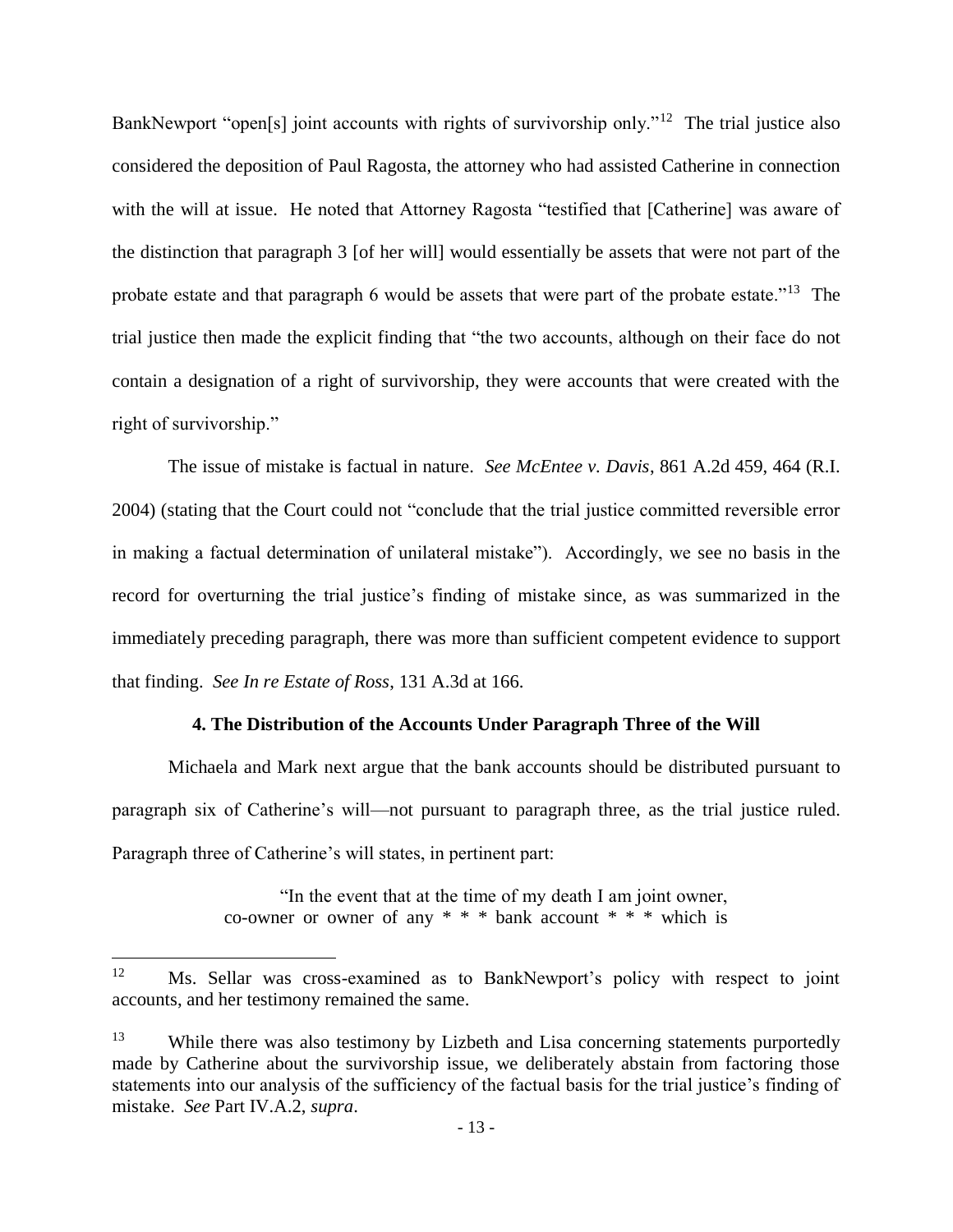registered or issued in my name and that of any other person or persons as tenants by the entirety or *as joint tenants with right of survivorship*, or which in any way appears to be payable to either co-owner or a named beneficiary on my death, I give, devise and bequeath, absolutely and forever in fee simple and free of trust, all my right, title and interest in any such property to the surviving joint owner or co-owner thereof, or to the survivor apparently entitled thereto upon my death." (Emphasis added.)

The relevant portion of paragraph six of the will states that, in the event Catherine were to be predeceased by her husband (as did happen), Catherine would: "give, devise and bequeath all the rest, residue and remainder of my estate in equal shares to my children  $* * *$  if they survive me  $**$ ."

"When interpreting the language of a will, \* \* \* we proceed on a *de novo* basis, just as we do when we interpret the language in contracts." *Hayden v. Hayden*, 925 A.2d 947, 950 (R.I. 2007); *see also Lazarus*, 10 A.3d at 462.By the plain and ordinary meaning of the above-quoted paragraph three of the will, the trial justice correctly held that the joint accounts with right of survivorship at issue (*i.e.*, the two previously described BankNewport accounts) should be distributed pursuant to paragraph three to "the surviving joint owner[s]"—*viz.*, Lizbeth and Lisa.

Because the accounts at issue were joint accounts with right of survivorship, the trial justice properly determined that they should be distributed to Lizbeth and Lisa through paragraph three of their mother's will and not through paragraph six, which deals with "the rest, residue and remainder" of Catherine's estate.<sup>14</sup>

<sup>&</sup>lt;sup>14</sup> The trial justice also stated that the two accounts "are not estate assets" and that they might also fall under the umbrella of accounts distributed under paragraph three by nature of "appear[ing] to be payable to either co-owner or a named beneficiary on my death." Because this Court has determined that the trial justice properly decided that the accounts should be distributed under paragraph three as joint accounts with right of survivorship, we need not address these statements by the trial justice. *See Furlan v. Farrar*, 982 A.2d 581, 585 (R.I. 2009); *see also Summit Insurance Co. v. Stricklett*, 199 A.3d 523, 533 (R.I. 2019); *see generally PDK Laboratories Inc. v. United States Drug Enforcement Administration*, 362 F.3d 786, 799 (D.C. Cir. 2004) (John Roberts, J., concurring in part and concurring in the judgment) ("[T]he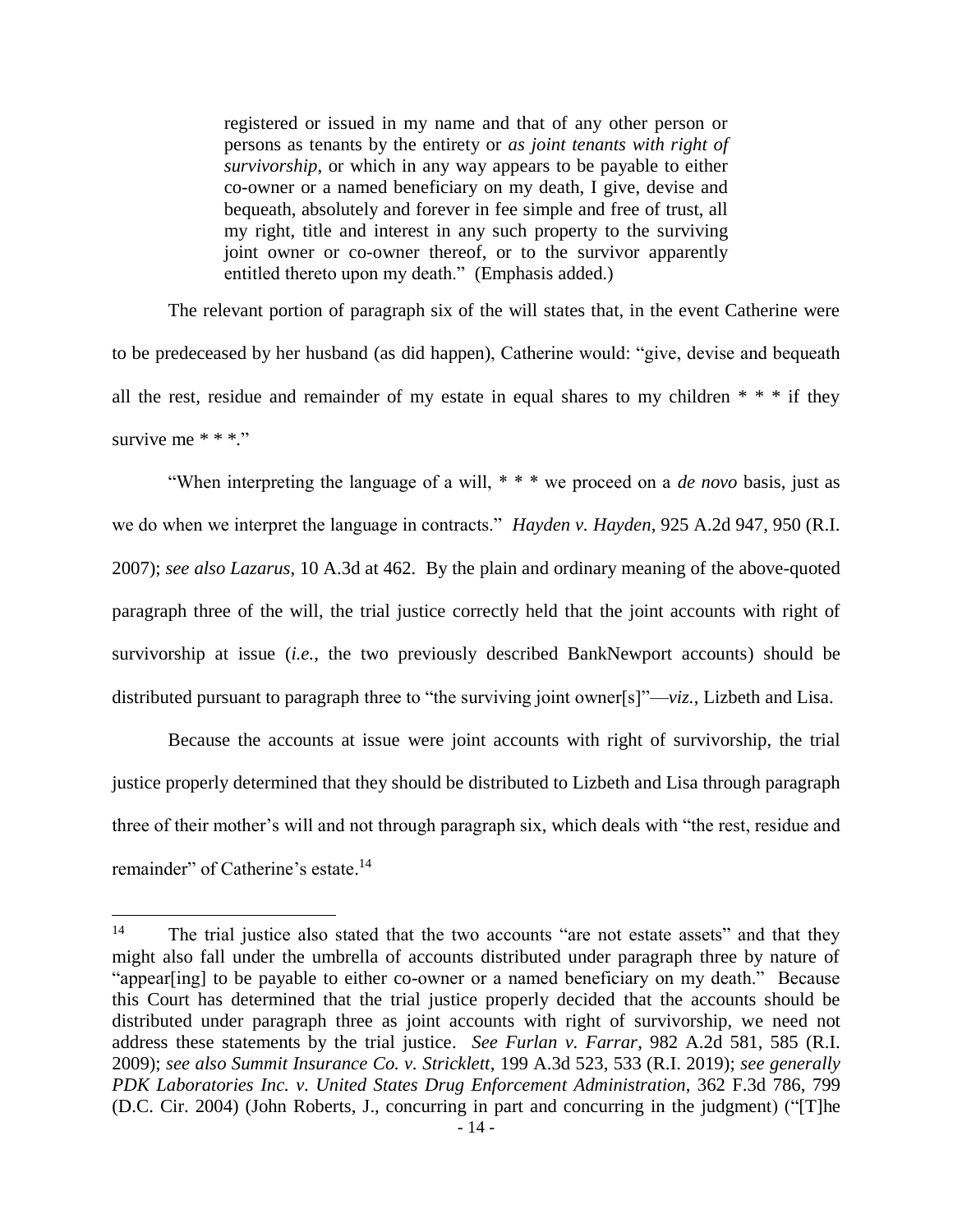## **5. The Trial Justice's Consideration of Extrinsic Evidence to Interpret the Will**

Michaela and Mark also argue that what they contend was the trial justice's consideration of extrinsic evidence to interpret Catherine's will was "improper and erroneous" because, they allege, the language of the will was unambiguous.

It is a well-established "principle that parol or extrinsic evidence cannot be used to vary the unambiguous terms of a will." *Greater Providence Chapter, R.I. Association of Retarded Citizens v. John E. Fogarty Foundation for the Mentally Retarded*, 488 A.2d 1228, 1229 (R.I. 1985). However, contrary to the assertions of Michaela and Mark, it is our definite opinion that that principle was not violated in this case. The trial justice specifically stated that he did "not find that there's any reason to look at parole evidence for review of the third paragraph." When, in the course of deciding this difficult case, the trial justice did look to extrinsic evidence (*e.g.*, the testimony of Ms. Sellar and of Attorney Ragosta), he did so while addressing the survivorship issue with respect to "the bank accounts"—*not* while interpreting the will.

The parties agree that the will is unambiguous, and it is clear that the trial justice treated it as such. As previously indicated, the trial justice properly considered extrinsic evidence to determine the nature of the bank accounts at issue, and he then ruled that those accounts (which he had held were joint accounts with right of survivorship) were to be distributed, pursuant to the plain and unambiguous language of paragraph three, to Lizbeth and Lisa respectively.

### **B**

#### **The Removal Controversy**

Michaela and Mark also contend that the trial justice erred when he affirmed the Probate Court's denial of their motion seeking to remove Lizbeth as the executrix of their mother's

cardinal principle of judicial restraint" is that "if it is not necessary to decide more, it is necessary not to decide more \* \* \*.").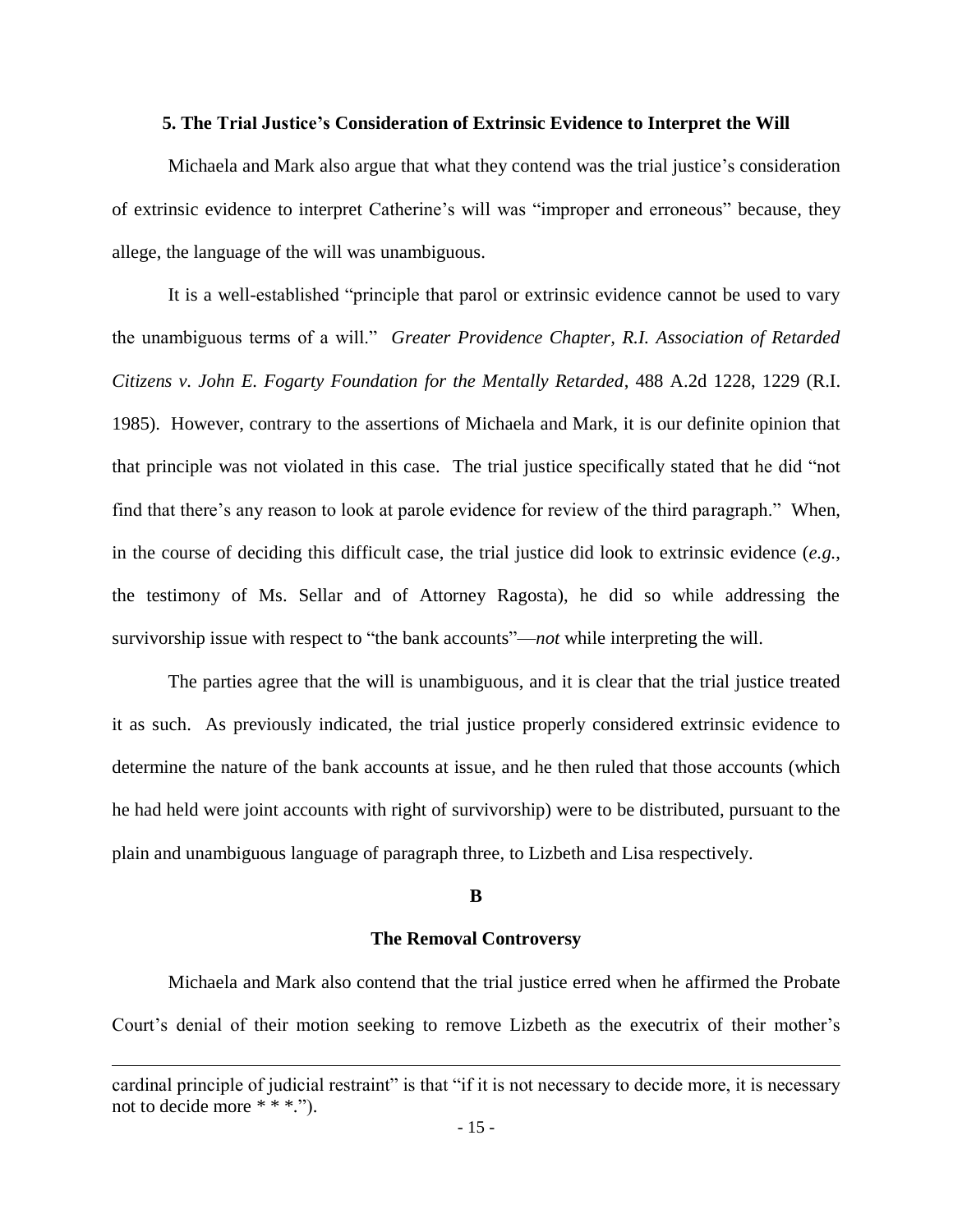estate. They aver that she should have been removed because she has an "obvious, continuing and intractable conflict of interest" and that she has failed to meet her fiduciary duty as executrix, in view of her purported "refusal to marshal, assemble and collect the assets of the Estate" and "claim[ing] them as her own." They additionally argue that a letter from Lizbeth to Michaela concerning a particular mink coat was part of "overwhelming and incontrovertible evidence" of a level of hostility that rendered her unsuitable as executrix.

This Court gives deference to a lower court's decision on removing executors. *See Andrews v. Carr*, 2 R.I. 117, 118 (1852) ("This [C]ourt is careful in reversing the decrees of the Court of Probate in removing or appointing administrators, because from its position that court can better judge who is the suitable person for the office."). We have further expressly held that "the mere fact that one has a claim against an estate is not a disqualification for the office [of executor] \* \* \*." *Murray v. Angell*, 16 R.I. 692, 693, 19 A. 246, 246 (1890).

The trial justice reviewed the evidence and arguments presented by Michaela and Mark relative to Lizbeth's alleged unsuitability (*viz.*, her actions regarding the two bank accounts and the letter to Michaela about a certain mink coat). He held that Lizbeth "appears to have been acting in accordance with what she understood her mother's wishes to be, and, more particular, what she understood to be the impact of" the BankNewport accounts. He additionally stated that the letter about the mink coat did not support "any basis for removing Ms. Larkin."

After a careful review of the record, we perceive no basis for holding that the trial justice erred in determining that the evidence presented was not sufficient to require Lizbeth's removal as executrix. Therefore, we affirm his decision with respect to the removal controversy.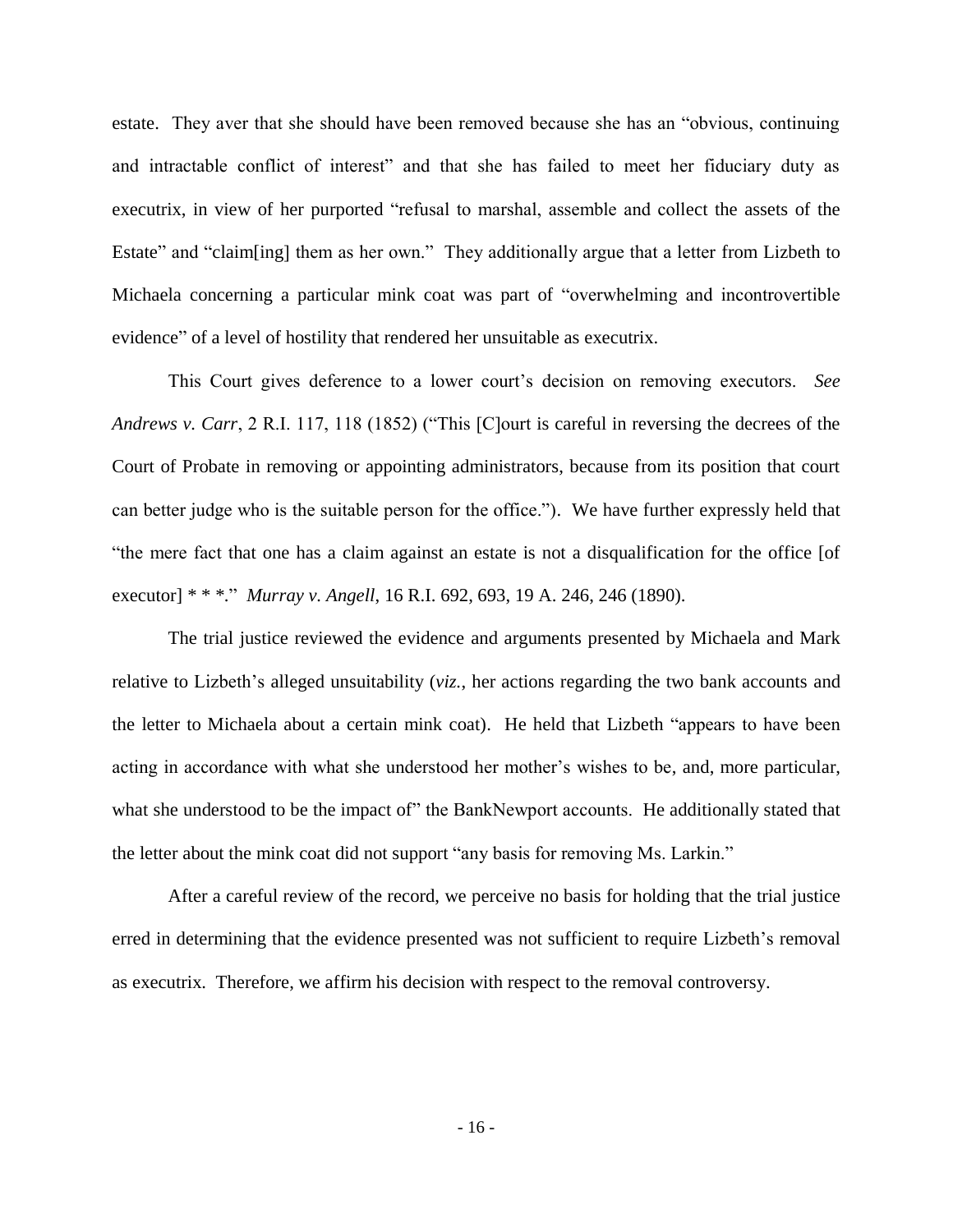#### **Conclusion**

**V**

For the reasons set forth herein, we affirm both judgments of the Superior Court. We remand the record to that tribunal.

**Justice Goldberg, concurring in part and dissenting in part.** I concur in that part of the majority opinion that holds that the issue regarding the status of the BankNewport accounts was not finally adjudicated until February 5, 2014, and, therefore, the appeal was properly before the Superior Court. I also concur with the majority's holding that the trial justice did not err in affirming the Probate Court's denial of the motion to remove Lizbeth Larkin as executrix. However, I part company with the conclusions reached by the majority concerning the two BankNewport accounts. It is my opinion that the trial justice committed reversible error in reaching the conclusion that the accounts were joint accounts with the right of survivorship, and that he strayed far afield from this Court's venerable opinion in *Robinson v. Delfino*, 710 A.2d 154 (R.I. 1998). It is also my opinion that any suggestion of mistake in the opening of joint bank accounts that do not contain a right-of-survivorship designation should not serve as an open invitation for the presentation of hearsay testimony in order to perform a postmortem cerebral autopsy, the very type "of foray into the mind of a deceased person" that *Robinson* was intended to eliminate. *McManus v. McManus*, 18 A.3d 550, 553-54 (R.I. 2011). Finally, because we have held steadfast to *Robinson*'s landmark holding that, when confronted with a joint bank account that "does not provide for survivorship rights, that absence will be conclusive evidence of an intent not to transfer any right of ownership to the survivor" in the absence of mistake, the party alleging mistake bears a high burden of proof; a mistake must be established by clear and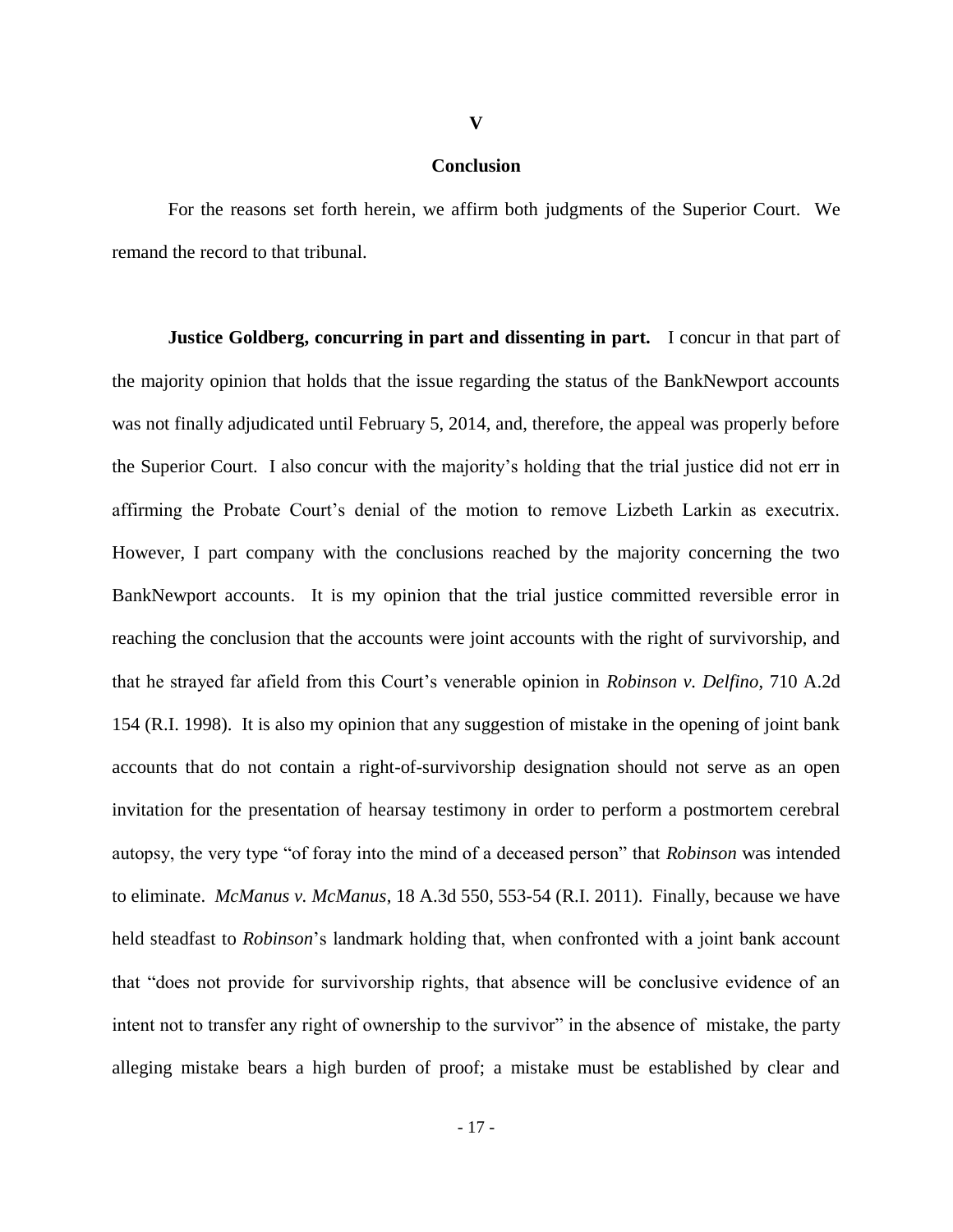convincing evidence. *Robinson*, 710 A.2d at 161. Consequently, I dissent. This case should be remanded for a new trial.

## **Hearsay**

It is my opinion that the Superior Court abused its discretion, thereby committing reversible error, in allowing hearsay testimony and then relying on that hearsay to determine Catherine's intent at the time the BankNewport accounts were opened. Over continuous appropriate hearsay objections from Michaela and Mark's attorney, the trial justice admitted a significant amount of hearsay testimony from Lizbeth and Lisa regarding Catherine's intent when opening the BankNewport accounts. The Superior Court justice then anchored his ultimate decision to this inadmissible evidence. This not only violated our rules of evidence, but its unfettered admission into evidence lands us right back in the pre-*Robinson* era.

Specifically, the trial justice relied on hearsay testimony to determine two issues in this case—first, that there was a "mistake" on the part of the bank in not requiring Catherine to designate the type of account, and, then, to find that it was Catherine's intent to create two joint accounts with the right of survivorship. The Superior Court justice found that "[t]he testimony of Ms. Larkin and Ms. Ryan, that is completely un-rebutted, clearly establishes for the Court that it was Ms. Ryan's intent on October 16, 2012 to create two accounts for the benefit of her two daughters." The trial justice's decision in this case rested upon Lizbeth's testimony that "[Catherine] told [Lizbeth] that she wanted to open two accounts, that one was for Lisa Ryan and one was for Lizbeth Larkin; and [Catherine] told Ms. Larkin that, quote, 'I want you and Lisa to have the money."" The trial justice also found that when Catherine received her "death sentence," Lizbeth accompanied her to Washington Trust, where she withdrew funds in two checks; she allegedly told "Ms. Larkin that the assets that were remaining at Washington Trust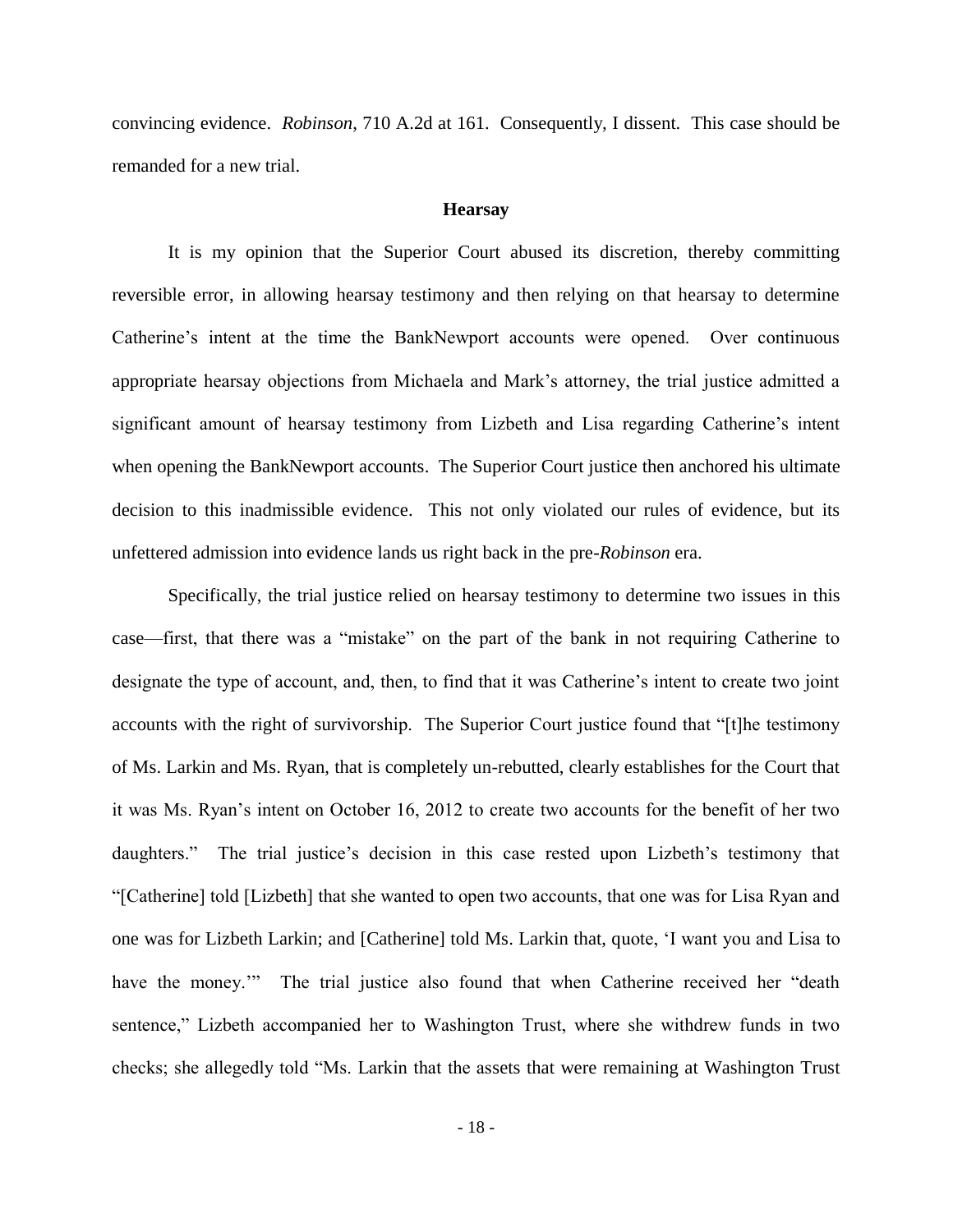were her probate[.]" The Superior Court justice also based his decision upon the impermissible hearsay testimony of Lisa when he noted that "Lisa Ryan testified to the same effect, that her mother told her that she wanted her to have the money."

As hearsay, the testimony of Lizbeth and Lisa―who stood to benefit from this evidence―was not competent to support the Superior Court's decision to reform those accounts. Critically, this evidence was self-serving and inadmissible to show Catherine's state of mind and intent at the time the joint deposits were opened.

Moreover, the majority's fallback position that "there was other, rock solid evidence in the record to support the trial justice's finding of mistake" is misplaced. First, the majority fails to point to that evidence. Second, it is not the function of this Court to redact the testimony of Lizbeth and Lisa to patch together a result. Third, such an exercise ignores the fact that the trial justice based his decision on their impermissible hearsay statements and a new trial should be ordered in this case.

# **Joint Accounts with the Right of Survivorship**

This Court's 1998 opinion in *Robinson* was a sweeping decision intended to settle, once and for all, the thorny question of joint accounts with and without the right of survivorship. The Court promulgated a bright-line groundbreaking rule:

> "[T]he opening of a joint bank account wherein survivorship rights are specifically provided for is conclusive evidence of the intention to transfer to the survivor an immediate *in praeseti* joint beneficial possessory ownership right in the balance of the account remaining after the death of the depositor, absent evidence of fraud, undue influence, duress, or lack of mental capacity. Likewise, if a joint bank account does not provide for survivorship rights, that absence will be *conclusive evidence* of an intent not to transfer any right of ownership to the survivor, absent evidence of mistake or fraud." *Robinson*, 710 A.2d at 161 (emphasis added).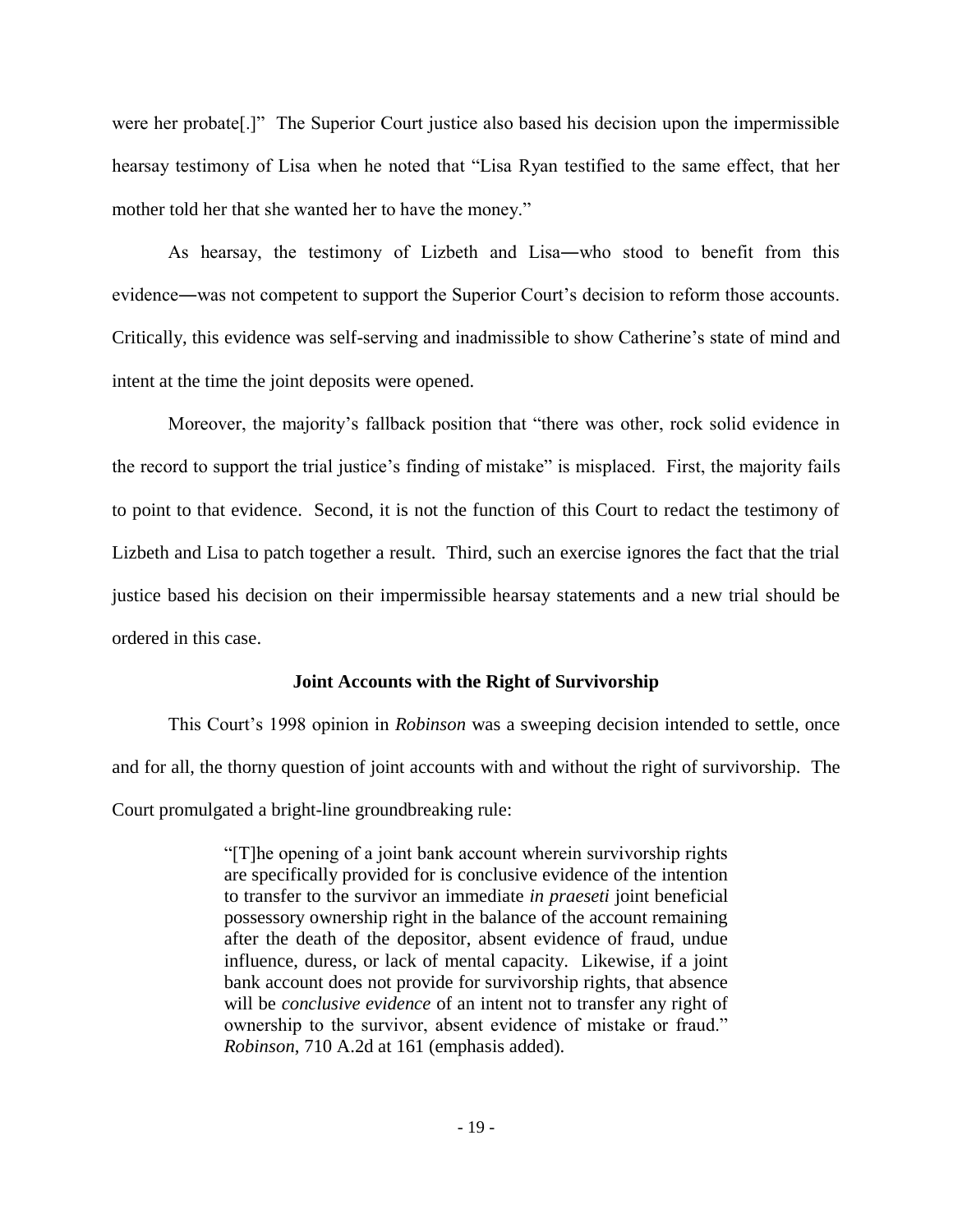In adopting this approach, all of the Court's analytical emphasis was placed on the account agreement itself, and not the subjective intent of the deceased joint owner of the account. Essentially, the account agreement is considered an integrated contract, and evidence of the owner's subjective intent is not permitted. The goal of the Court in deciding *Robinson* was to avoid a requirement that "lawyers, trial judges, juries, and appellate judges perform post mortem cerebral autopsies \* \* \* to determine and second-guess what the subjective intent of the deceased joint owner of the account was at the time the account was created." *Id.* at 160. It should not lightly be set aside. The exceptions recognized by this Court, fraud and mistake, should be construed narrowly, particularly mistake, given its broad potential for abuse in a he said/she said scenario.

Significantly, in *McManus*, this Court recognized the importance of *Robinson* when we noted that, "[b]y abandoning the formerly unpredictable and inconsistent approach [to right-ofsurvivorship battles], we sought to avoid situations whereby 'lawyers, trial judges, juries, and appellate judges perform post mortem cerebral autopsies and examinations in order to determine and second-guess what the subjective intent of the deceased joint owner of the account was at the time the account was created.'" *McManus*, 18 A.3d at 553 (quoting *Robinson*, 710 A.2d at 160). We also cautioned against "[a]n inquiry into whether the signature card and [bank disclosure documents] may be interpreted together to create a survivorship right, an inquiry the petitioner urges upon us, would be exactly the type of foray into the mind of a deceased person that our holdings in *Robinson* and *Gaspar*[ *v. Cordeiro*, 843 A.2d 479 (R.I. 2004),] sought to foreclose." *Id.* at 553-54. In this case, the sisters engaged in just such an inquiry.

First, Lizbeth and Lisa attempted to prove a mistake on the part of the bank when Catherine opened the joint accounts by pointing to the fact that there was no designation of the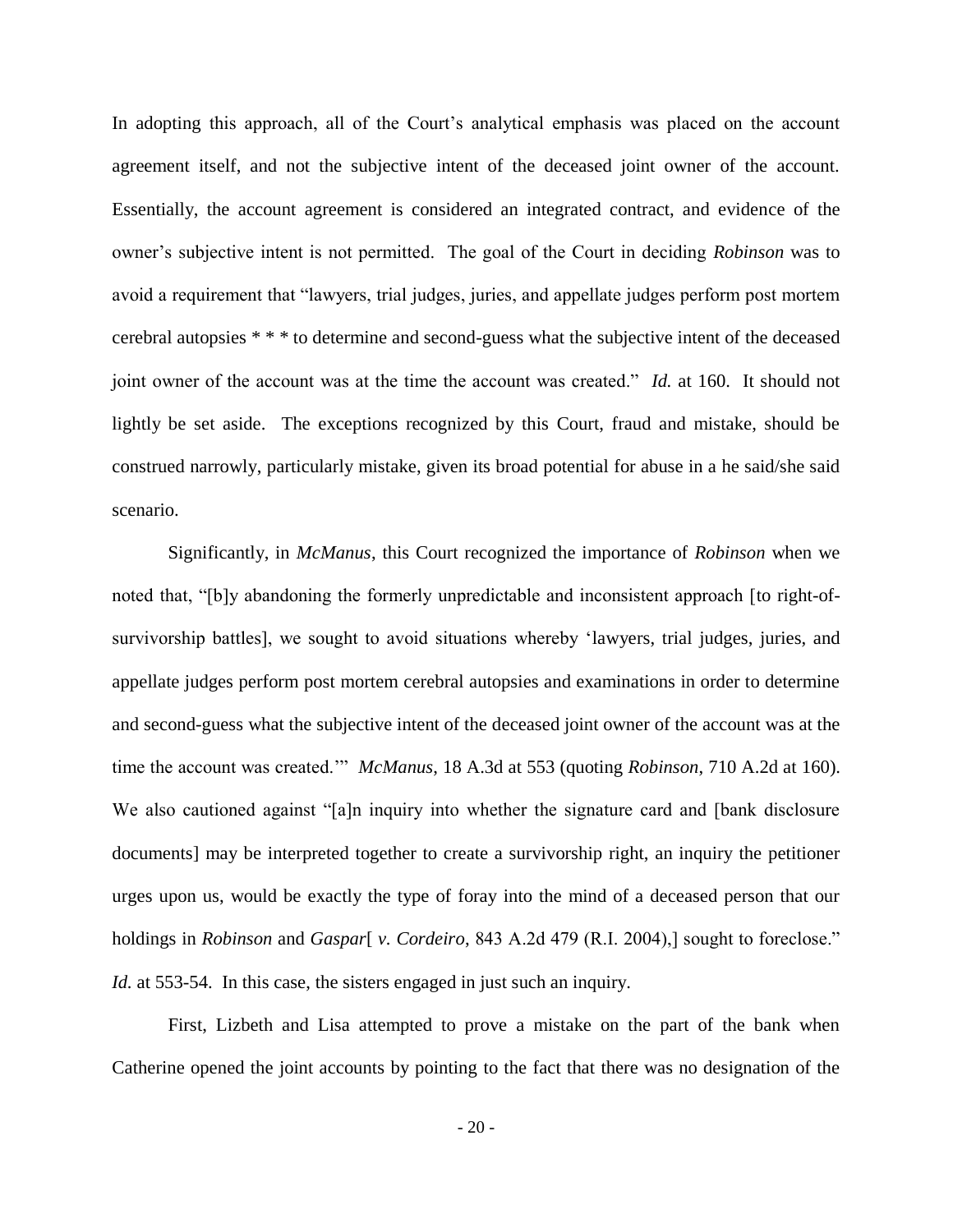type of account the owner intended. Having demonstrated that none of the four choices available to Catherine was selected, they then sought to prove that Catherine intended that the joint accounts created an immediate beneficial ownership in the accounts in Lizbeth and Lisa, with the right of survivorship. It is this second inquiry with which I quarrel. Not only did it rest on rank, inadmissible hearsay evidence that was relied upon by the trial justice, there was a bloody, postmortem cerebral autopsy in an effort to establish the subjective intent of the now-deceased Catherine. This unseemly foray into the mind of the decedent resurrected past estrangements and finger-pointing concerning which sibling(s) received assets from the parent prior to her death; all supplied by the very witnesses who stood to gain the most.

To be sure, we are not confronted with a scrivener's error or other clerical mistake in this case—errors which, I suggest, fall within the limited class of errors that *Robinson* anticipated. Although it is clear that the accounts were opened without providing for survivorship rights and the multiple choices set forth in the box on the form entitled "Ownership of Account—Consumer Purpose" were left blank, it should be noted that there were *four* choices in that box: "Individual"; "Joint - with Survivorship"; "Joint - No Survivorship"; and "Trust - Separate Agreement." There is no evidence that the bank and Catherine engaged in any discussion about survivorship rights. The trial justice filled in the blanks, and, despite the fact that an account without a survivorship designation is conclusive evidence of the owner's intent not to transfer any right of ownership, absent a mistake, there was no ruling on the burden of proof to overcome this conclusive evidence in order to establish mistake. Nowhere in the majority opinion is this addressed.

Nonetheless, in the first case to come before the Court in which a party, alleging mistake, seeks to overcome the conclusive presumption that an account owner did not intend to transfer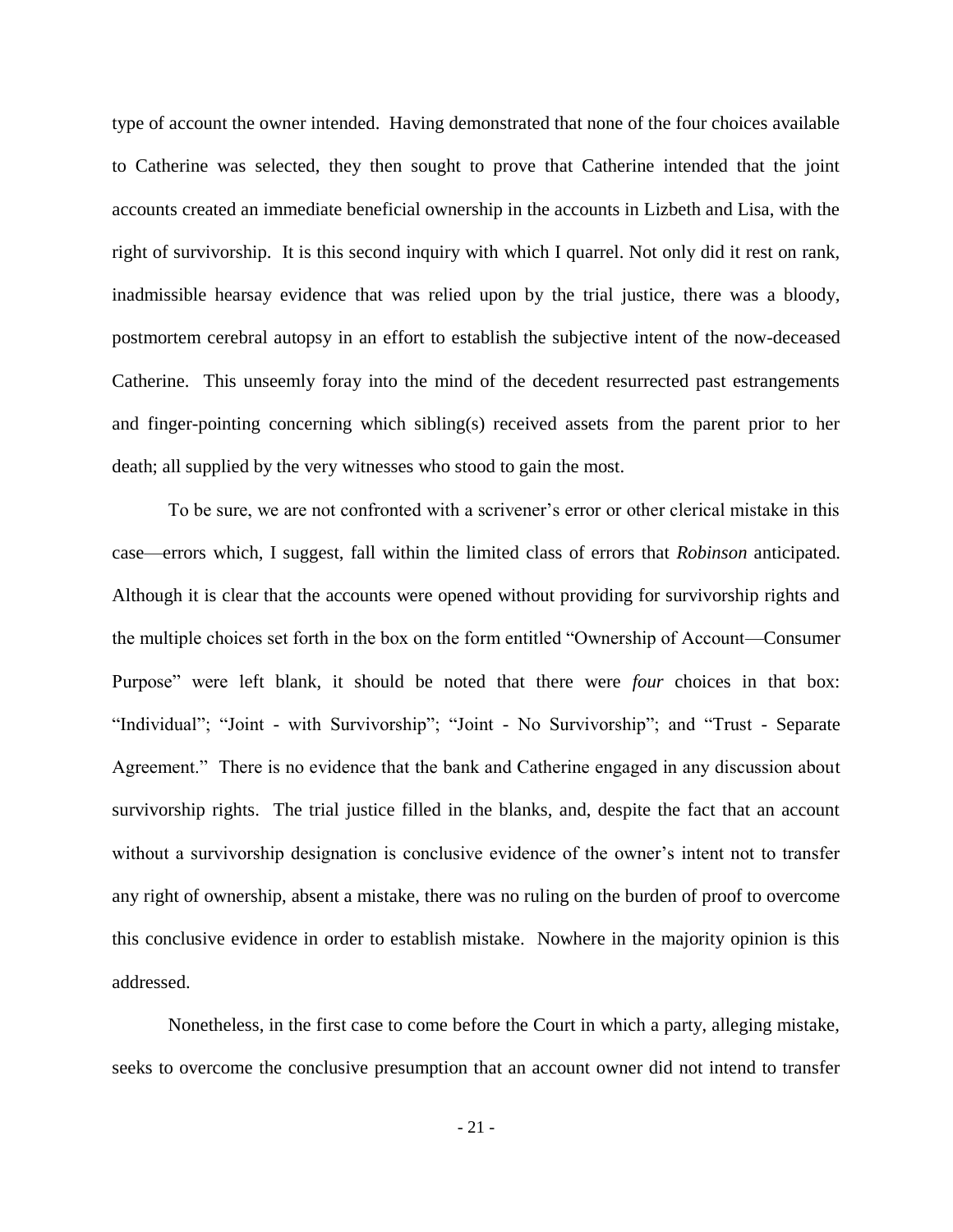ownership rights to the survivor in an account that fails to provide for survivorship rights, a finding of unilateral mistake on the part of the bank (as opposed to a verifiable mutual material mistake by the account owner and the bank) does not resolve the dispute because it leads us back to the pre-*Robinson* days.

# *Robinson v. Delfino*

Lastly, I disagree with the majority's conclusion that there was more-than-sufficient competent evidence to support the trial justice's finding that "the fact that the boxes on the BankNewport joint account cards that indicate whether or not a joint account is with right of survivorship were left blank was 'the product of a mistake by the bank,' and that, therefore, the exception for 'mistake' that was expressly established by this Court in *Robinson* \* \* \* was applicable." The majority acknowledges that "the evident goal of the Court in *Robinson* was to create a presumption as to there being no survivorship rights unless the joint account so indicates"; the majority goes on to hold that, once the trial justice noted the bank's unilateral mistake—the only mistake before him—the trial justice was then "free to look to extrinsic evidence in order to determine whether Catherine intended that the two joint accounts at BankNewport be considered to be joint accounts *with* right of survivorship." (Emphasis in original.) This amounts to the reformation of a bank account based on a unilateral mistake with no requirement of proof by clear and convincing evidence. In my opinion, this is a marked departure from *Robinson*, *McManus*, and *Gaspar*, and reopens the cerebral autopsy suite for estate fights. Although the trial justice may have been free to look to (admissible) extrinsic evidence in order to determine whether a mistake was made, an open foray into the ailing Catherine's intent was erroneous, and nothing in *Robinson* supports this conclusion. This was not an inquiry into whether there was a mistake by the bank, it was "the introduction of all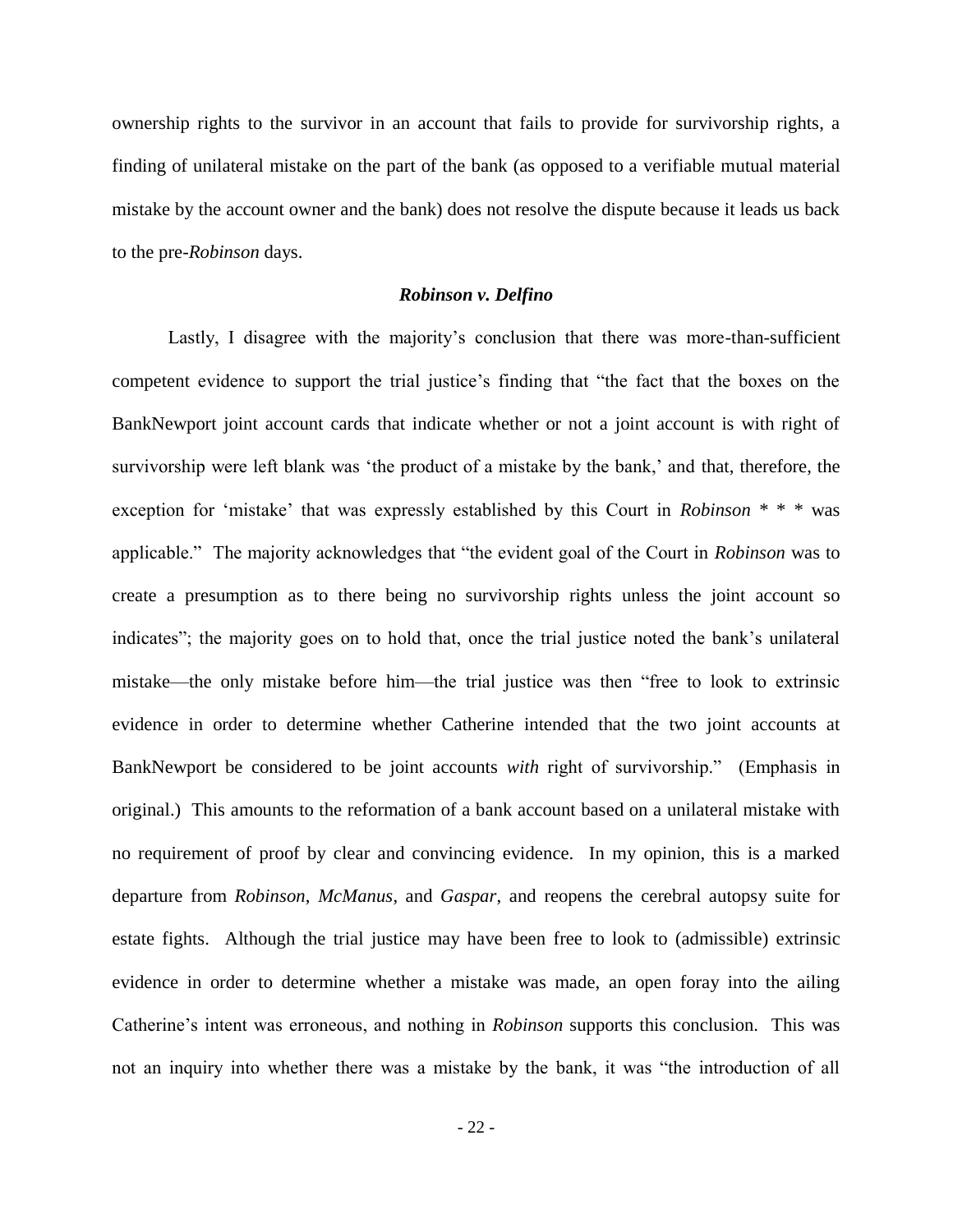manner of extrinsic evidence [in order] to analyze the depositor's subjective intent," which *Robinson* expressly disallowed. *See Robinson*, 710 A.2d at 160.

Furthermore, the only evidence of mistake in this case is that the bank failed to adhere to a policy of checking off an appropriate box on the signature card. As noted, there was no testimony that Catherine asked the bank about the right of survivorship in the accounts, before this gigantic leap back to the pre-*Robinson* frontier. I simply am not convinced that the bank's failure to follow a purported policy of checking boxes on the signature cards opens the door to extrinsic evidence of the account owner's subjective intent in order to overcome the conclusive presumption set forth in *Robinson*. If the door does open, it should require proof by clear and convincing evidence. *See McEntee v. Davis*, 861 A.2d 459, 465 (R.I. 2004); *Hopkins v. Equitable Life Assurance Society of United States*, 107 R.I. 679, 685, 270 A.2d 915, 918 (1970).

The judgment in this case should be vacated and the case remanded for a new trial. Consequently, I dissent.